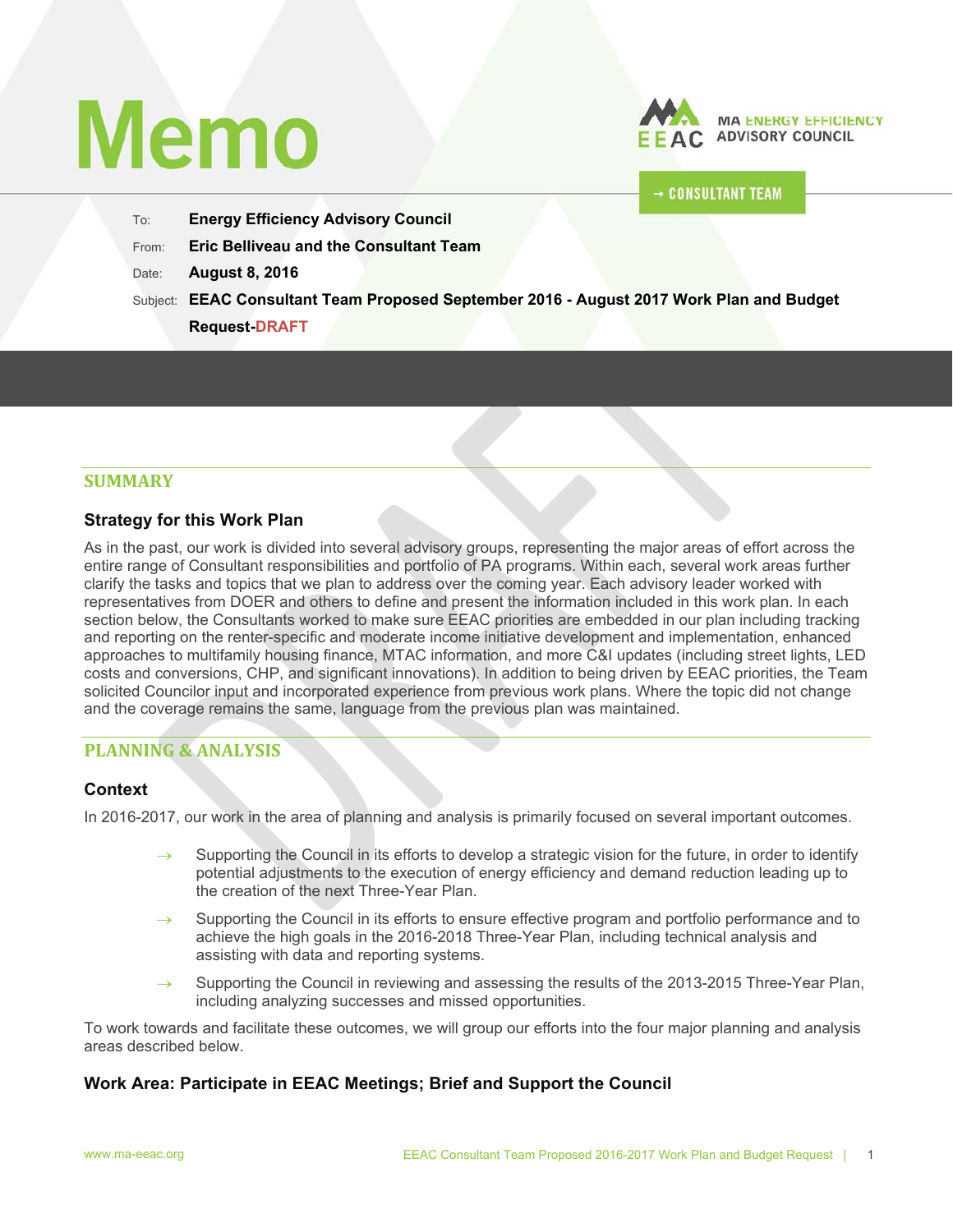The Consultant Team will provide the Council with up-to-date information, analysis, and recommendations that help Councilors understand issues and facilitate decision making. The monthly Council meeting is the one place where all Councilors meet and consider new ideas, review Plan progress, and plan for the future. It is an effective and efficient way of communicating and generating a feedback loop that conveys the Consultants' activities and provides Councilors the opportunity to provide direction, responses to questions, and comments on findings. Communicating during the monthly Council meeting is also a practical reality considering the size of the Council and the requirements of open meeting law. In order for the Council and its meetings to be effective, the meetings are planned and supported by the Executive Committee, and both DOER and the consultant team provide informal briefings in advance.

In this iteration of the work plan, the Consultants are suggesting a more intense effort to solicit and integrate Councilor input between meetings and throughout the year. As is reflected in the individual sections below, we will seek to engage Councilors both more frequently but also more formally in one or two annual sessions aimed at soliciting Councilor priorities and finding the right way to synthesize the ideas into strategic topics—a kind of Council retreat or executive session. (This would need to comply with open meeting law). Councilors indicated that the workshops and briefing documents including in the 3YP development process were valued as a means to understand and vet competing interests and constituent desires. The next planning cycle will include historic changes to the energy efficiency landscape. Developing clear priorities for the Council based on information and data needs to predate the actual decisions associated with developing the Plan. Our proposal includes an increased effort on this front.

Also included in this plan is a process to explore the degree to which an increase in direct, in-person support for the Council may aid in fostering Councilor engagement. We will begin the process described above by gauging each Councilor's desire for Consultant interaction. Through this process, we will work with DOER to determine the activities not currently being supported or conducted by the Consultant Team and whether they can be covered by the current team or whether additional local resources are necessary.

#### **SUPPORTING TASKS**

- $\rightarrow$  Prepare for and attend twelve Council meetings (and twelve Executive Committee meetings) to report to the Council on key activities and progress towards achieving the Council's priorities and to receive direction and feedback on Consultant Team tasks and work products.
- $\rightarrow$  Provide input on the areas of focus and topics for upcoming meetings in advance.
- $\rightarrow$  Provide independent technical support in advance of and during Council and Executive Committee meetings for all areas of energy efficiency and demand reduction planning, policy development, technical and economic analysis (cost-effectiveness), program design and implementation, reporting and analysis of results from 2013-2015, and tracking and monitoring of progress towards achieving the 2016 and 2016-2018 Three-Year Plan goals.
- $\rightarrow$  Propose, Support, prepare, and provide (when assigned) briefing document, informal pre-meeting informational sessions or webinars on priority topics identified by the Council in its meeting/topics schedule.
- $\rightarrow$  Propose, Support, prepare, and provide formal or informal information sessions potentially including an annual or biannual half-day session (a "retreat") on strategic planning in preparation for a host of decisions which will require extra attention from Councilors during the next planning cycle.
- Coordinate strategic planning efforts with the PAs through the more regular meeting of the Planning and Analysis Group (PAG).
- $\rightarrow$  Provide individual briefings to Councilors on a rotating basis with a goal of talking to each Councilor at their desired frequency.
- $\rightarrow$  Provide quarterly reports to the Council on all activities in which the Consultants engage.
- $\rightarrow$  Assist with providing orientation for new(er) Councilors.

#### **DELIVERABLES**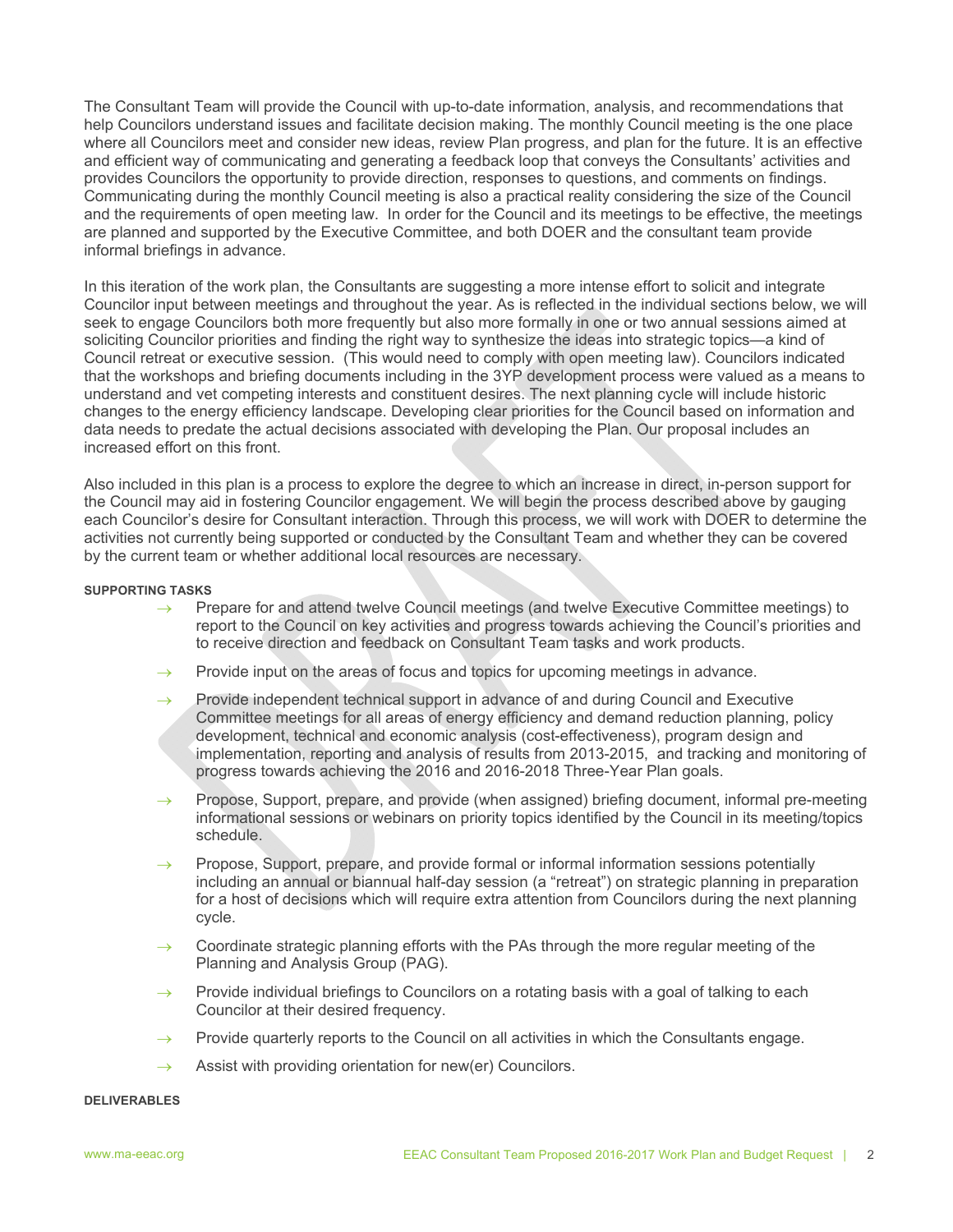This task's deliverables include Council and Executive Committee meeting attendance and presentations, briefing documents, informal pre-meeting information sessions and webinars, quarterly reports, and individual Councilor briefings.

# **Work Area: Planning and Analysis Support for Implementation of the 2016-2018 Plan**

The Team will provide the Council with the requisite information and analysis to explore and understand future opportunities for energy efficiency and demand reduction programs. Planning years, like 2015, are not the most opportune time to consider significant changes in implementation models, performance mechanisms, tracking and recording tools, or innovation in EM&V, but the Council has specified these issues in its 2016 priorities. This section of our work plan is dedicated to helping the Council prepare, through early study, to assess potential changes in program development, program delivery and evaluation, and in the EE marketplace. This will include providing technical analysis to support the implementation of the 2016-2018 Plan, as well as considering and analyzing opportunities for future Plans. During 2016, the Council will develop and review longer term objectives. The topics schedule that the Council established in December 2015 for 2016 requires the Team to provide information on a variety of subjects outlined below.

#### **SUPPORTING TASKS**

In the Council priorities document it states that "…the Council will call upon its consultants to develop a research plan covering timely and appropriate areas for the Council to address, such as:

- $\rightarrow$  Efficiency in relation to other customer-side resources, and their relative challenges and opportunities for the evolution of our energy system;
- $\rightarrow$  The value of the timing of energy use;
- $\rightarrow$  Geographically targeted deployment of efficiency and other customer-side resources and how this can address local needs, produce systemic benefits and avoided costs;
- $\rightarrow$  Optimizing Massachusetts' grid and energy system (e.g. increasing electrification) given changing resources and priorities;
- $\rightarrow$  New uses for electricity that benefits customers and society but may increase electric use."

The items below are tasks the Consultant Team will undertake in response to the stated Council priorities including special focus on innovations. Demand savings in Massachusetts are a high priority and finding answers and solutions is very important. The team has provided additional resources to this topic both by adding members to the team and by the level of attention to demand issues.

- Consider potential changes and improvements in implementation models where applicable, including reviewing and summarizing the models and experience from other states and around the world where applicable. This will include a report and presentation to the Council.
- $\rightarrow$  Participate in and provide technical support for the Demand Savings Group as well as coordinate with the PAs on technical aspects of demand issues to feed into the Demand Savings Group and the Council's Demand Response Subcommittee. Provide analysis, review, summation, assessment of outcomes, etc. Under this task on demand and grid advancement there could be many aspects and permutations of the analysis:
	- Thought organization and scoping in order to understand the challenges associated with peak demand reduction and grid advancement. This will include a review of available studies plus a summary of past and current PA demand reduction offerings, coordinating with the PAs.
	- Coordinating with the PAs, identifying potential solutions to challenges for review and discussion.
	- Designing solutions to identified challenges for implementation.
	- Monitoring and assessing how well the solutions work.
	- Exploring opportunities for demand response for the summer of 2017. MA should have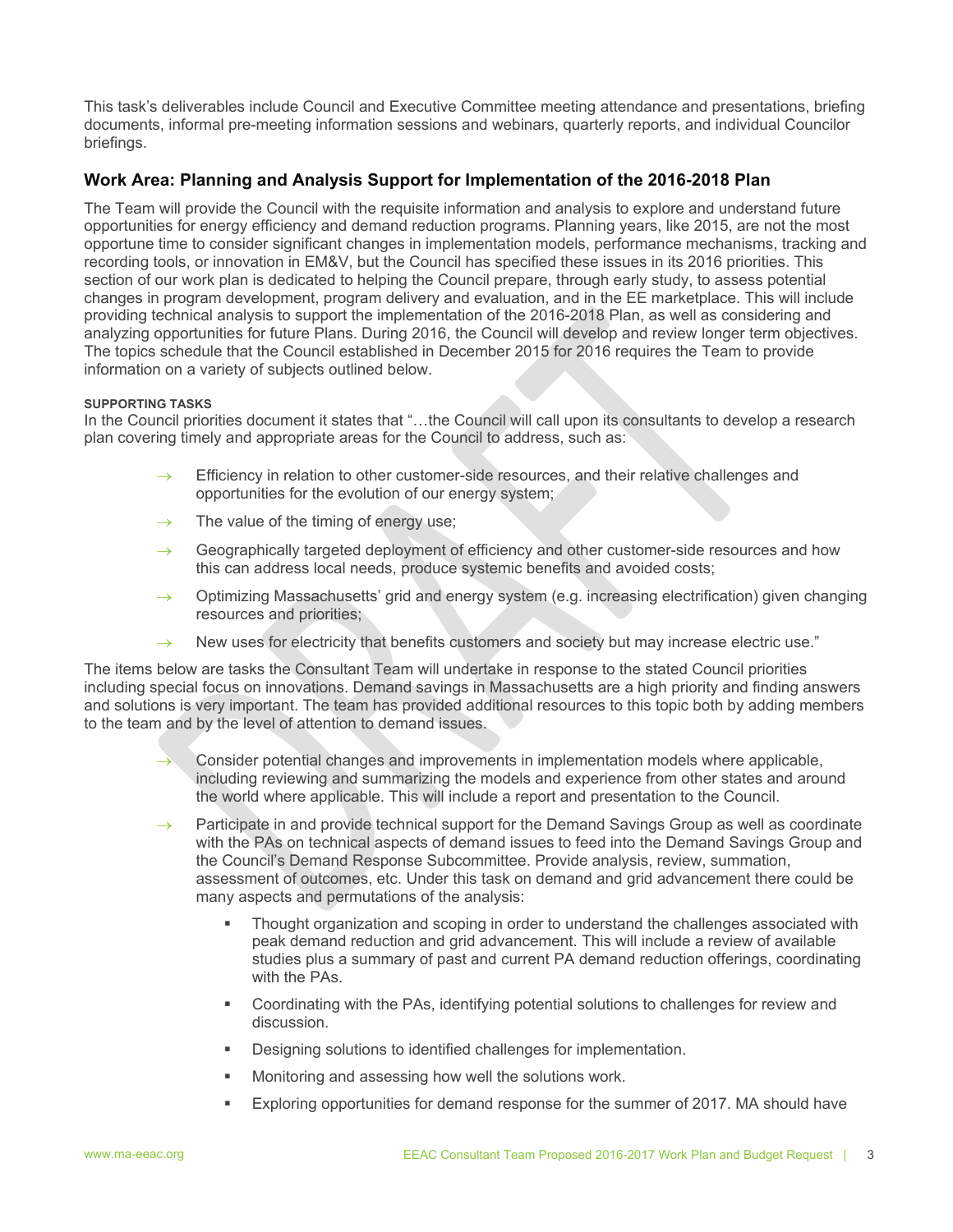some potential risk avoidance solutions ready by early summer 2017.

 Participate in and coordinate with the PAs through the Planning and Analysis Group. This group does not meet as regularly as the Management Committees but performs similar work to get ahead of planning, policy, and reporting issues. The Team will produce short memos or presentations based on the outcome of the meetings.

#### **DELIVERABLES**

Deliverables include analyses, additional memos as needed, and presentations to the Council.

#### **Work Area: Provide Technical Analysis and Review/Assess PA Reporting**

The Team will provide the Council with technical support on analysis and studies that directly affect the development and success of the Three-Year Plans. This includes verifying accomplishments and identifying PA trends; establishing and analyzing forecasts, avoided costs, cost-effectiveness, and economics; maintaining an up-to-date Technical Reference Library (TRL); and reviewing and analyzing all PA-submitted reports and data. A major new task in 2016 will be the review of the 2013-2015 Performance Term Report (the first three-year performance report) in August and September. The result of this analysis will be a memo with analysis and recommendations to the Council on plan approval.

Several areas of technical effort contribute to the planning, analysis, design, and implementation of energy efficiency and demand reduction programs in Massachusetts. The Council called out a number of specific priority areas for the 2016-2018 Three-Year Plans in its October 26, 2015 resolution, which are further reflected in the meeting topics chosen for 2016, including cross-sector topics. In addition, there are many relevant external factors and contexts that require information and analysis for the Council, such as the broader energy policy landscape in the Commonwealth and within the ISO-NE region, the federal Clean Power Plan, and related trends across the U.S. As a result, the Council requires concise, meaningful, targeted technical analysis and information on these topics and reports to support their deliberations and decision-making.

#### **SUPPORTING TASKS**

- Review and analyze the 2013-2015 Performance Term Report (the first three-year performance report ever completed) in August and September 2016. This will be a significant review of the results and performance of the 2013-2015 Plan, based on the final data and EM&V results that are available in 2016. A key task from the Council topics schedule is to identify lessons learned from past performance review.
- Review, analyze, and assess the PAs' reports and reporting, including the monthly dashboards and quarterly reports. Review trends and multi-year comparisons, and provide Consultant findings and recommendations to the Council. This task includes presentations to the Council throughout the year.
- Use the PA reporting to assess and report to the Council on the status of program achievement towards the 2016 and 2016-2018 Three-Year Plan goals and related topics. Identify and assess any data or programmatic trends which portend successes or challenges in program delivery and savings.
- Work with the PAs and the Council to design and implement further improvements to the PA reports, quarterly and otherwise, in response to Councilor feedback, including forward-looking projections and enhanced trend comparisons in the reports. For example, review and suggest changes to the PA Quarterly Report based on Council requests and for Council review. This task includes plan template suggestions and data presentation ideas.
- $\rightarrow$  Review Mass Save Data and recent revisions, and provide feedback to the PAs. Provide input on future revisions and additions. Task includes ongoing discussions and written suggestions on potential changes.
- $\rightarrow$  Provide technical input to and review of draft work products for the 2015 "Super Peak" addition to the Regional Avoided Energy Supply Component (AESC) avoided costs study, and participate in the study group meetings with representatives from the participating states. (Note: MA may also need to look more closely at capacity costs at times of peak; the AESC "Super Peak" work is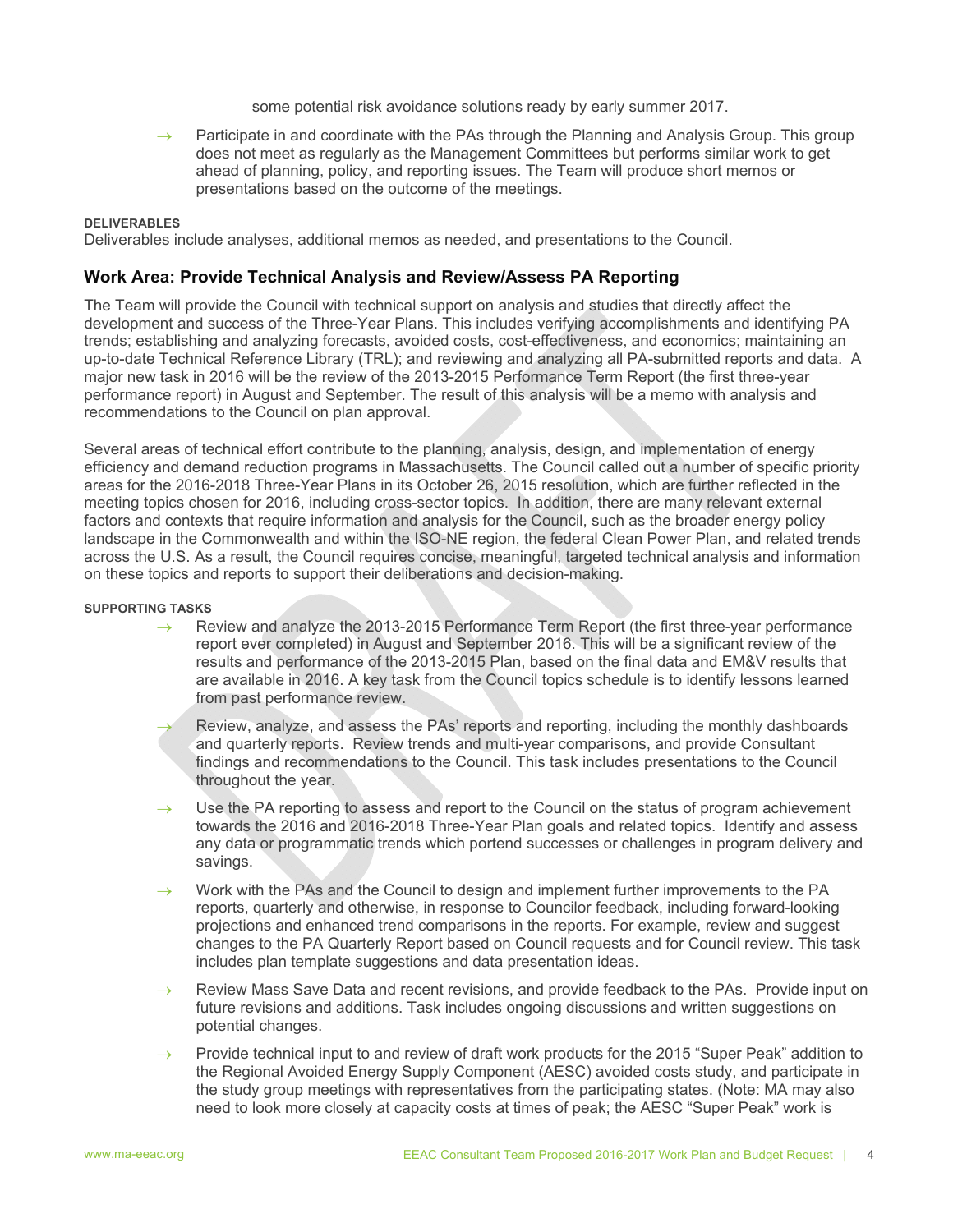focused on energy costs only, and therefore capacity avoided costs are not currently in the AESC expanded scope.) Task includes review of past studies, participation in study group and written and analysis output as needed.

- $\rightarrow$  Review and analyze options for geotargeting efforts and the valuation and cost-effectiveness of geotargeting. Task includes a literature review and short memo on evaluations geotargeting programs and efforts.
- $\rightarrow$  Analyze cost-effectiveness screening, assessment of benefits and costs, and application of EM&V results and field experience; propose appropriate improvements for cost-effectiveness analysis and common screening tools. Task includes a memo reviewing current tools and suggestions for synthesis among MA PA tools.
- $\rightarrow$  Contribute to and review ISO-NE efficiency forecasting efforts, ensure the consistent and appropriate treatment of efficiency in the forecast, and review and provide comments on the work of the ISO-NE Energy Efficiency Forecast Working Group. Task includes participation in the working group and close coordination with DOER. Task includes reporting to the Council on outcomes and for interim decisions that determine key project direction.
- $\rightarrow$  Provide technical assistance for reporting and tracking of the Three-Year Goals and energy efficiency impacts for the Clean Energy and Climate Plan (CECP), including impacts of efficiency programs and other efficiency strategies on the 2020 CECP goals. Task includes memos and/or presentations to the Council as needed.
- Analyze utility bill impacts and the relationship between program costs and efficiency savings experienced by customers through utility bills. Task includes a presentation to the Council on bill impacts versus sector savings achieved in Massachusetts.
- $\rightarrow$  Review, comment on, and contribute to the Technical Reference Library (TRL). Task includes review and comment as needed. This will be the first time we will see the digital TRL. We are not sure what will be needed.

#### **DELIVERABLES**

The consultants will work with the Council to outline work areas and determine the schedule and level of detail of work products not driven by statutory deadlines.

# **Work Area: Support the Council on Regulatory Issues and DPU Proceedings**

The Team will provide Councilors with information on the wide range of DPU proceedings and regulatory issues relevant to ratepayer-funded energy efficiency and demand reduction programs in the Commonwealth. DPU proceedings progress on a related but somewhat independent schedule from the Council's internal workings and interactions with the PAs, yet can have significant repercussions on how the goals of the enabling legislation and the Three-Year Plans are pursued, and on the reporting of Plan results and achievement of those goals.

#### **SUPPORTING TASKS**

Track, monitor, review, summarize, and present to the Council information on all relevant DPU proceedings affecting energy efficiency and demand reduction programs, as assigned, including but not limited to the following:

- $\rightarrow$  DPU 11-120 Phase I or subsequent proceeding, continuing the exploration of how best to determine energy and demand savings to account for multi-year time horizons and market effects, including the application of EM&V market effects studies and following up on the earlier DPU Order.
- $\rightarrow$  DPU 14-05, for the application of the avoided cost values from the 2013 AESC study to the 2013-2015 Plan, including how the application of the 2013 AESC values affect the reporting of benefits in the 2013-2015 Performance Term Report.
- $\rightarrow$  DPU 14-86, related to the application of values resulting from the ongoing DPU proceeding to establish values for environmental compliance costs.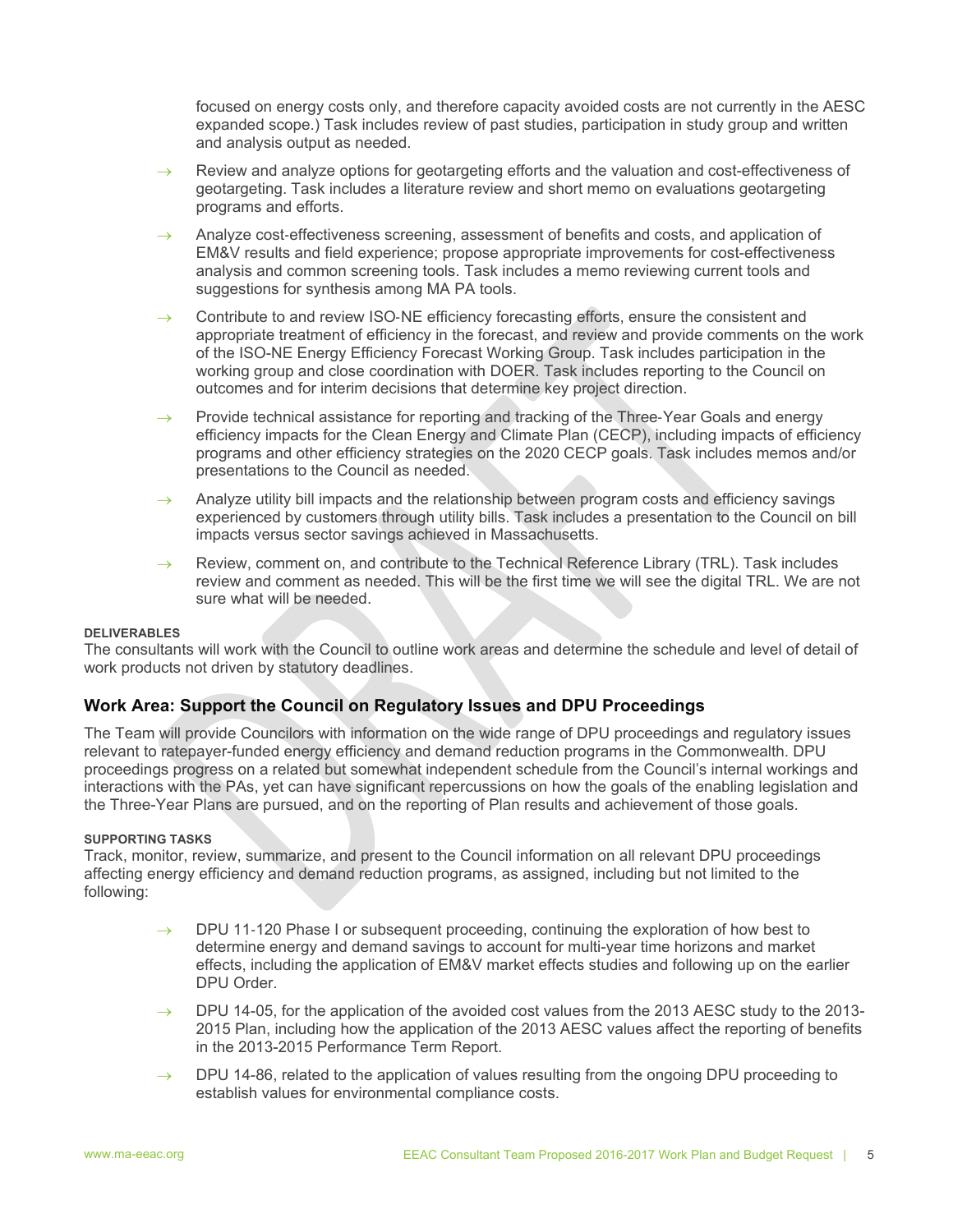- $\rightarrow$  DPU 14-141, related to the implementation of the DPU Order on the Energy Efficiency Database.
- DPU 16-XX (forthcoming), regarding specific DPU proceedings to review the PAs' 2013-2015 Performance Term Reports (this regulatory proceedings task is in addition to the development of the Performance Term Reports and the technical review and assessment of the Reports, which are covered in the prior work area above).
- $\rightarrow$  DPU 15-(160-169), related to implications of DPU Orders on the 2016-2018 EE Plans, and the associated support of the Council in the Plan approval process.
- $\rightarrow$  Review and analyze any potential revisions to the DPU EE Guidelines coming out of Plan review or Performance Term Report review.
- There may be additional proceedings that the Council wishes the Consultants to cover including grid modernization as they relate to the continued delivery of the Three-Year Plan.

#### **DELIVERABLES**

Specific deliverables will vary depending on the level of involvement and Council needs, but may include analysis, participation and/or support for a technical session or hearing, memos or technical papers, and presentations to the Council.

# **RESIDENTIAL AND LOW INCOME**

# **Context**

The 2016-2018 savings goals require the Program Administrators to pursue all cost-effective opportunities through a range of measures, approaches, initiatives, and programs. Lighting, mostly represented by LED technologies, is presently the most significant contributor to residential and low Income electric savings. However, falling LED costs, federal standards, and increasing socket saturation are rapidly transforming the residential lighting market. Lighting savings are likely to disappear entirely by the end of the decade and potentially sooner for the retail lighting initiative. Additional sources of savings must be identified and new and broader approaches to tracking and assessing savings should be considered.

The Residential Consultants plan to work collaboratively with the PAs to continue the national prominence of the Mass Save Residential and Low Income Programs. The basic framework includes focusing on Council priorities from the October 26, 2015 resolution and the 2016-2018 Plan Term Sheet, refining existing program strategies through implementation of continuous improvements, identifying additional cost efficiencies, effectively shaping and applying EM&V research and findings, and assessing new technologies and program approaches. At the same time, the anticipated magnitude of lost lighting savings, which comprise 83% of 2016-2018 Residential Sector electric lifetime savings and 60% of Low Income Sector lifetime savings, requires more than just work at the edges. The groundwork for potentially significant changes needs to start immediately in order to prepare for the 2019-2021 plan period. Maintaining robust lines of communication—including continuous feedback loops with evaluation efforts, the PAs, and with the Council including its chair and DOER staff will be very important during this period.

# **Work Area: Technical Support for Programs and Effective Practices**

The challenges of achieving the 2016-2018 goals and identifying substantial new sources of electric savings are substantial. The Residential Consultants' work priorities for 2016-2017 will be two-fold: 1) tracking goal achievement and implementation of commitments in the 2016-2018 Plan and term sheet, and 2) identifying and incorporating new and innovative technologies and approaches into the Massachusetts programs.

The Council and DOER have indicated that the following are priorities within existing programs:

- $\rightarrow$  Implementing a renter-specific initiative
- $\rightarrow$  Implementing a moderate income initiative
- Developing and implementing enhanced approaches to leveraging multi-family refinance events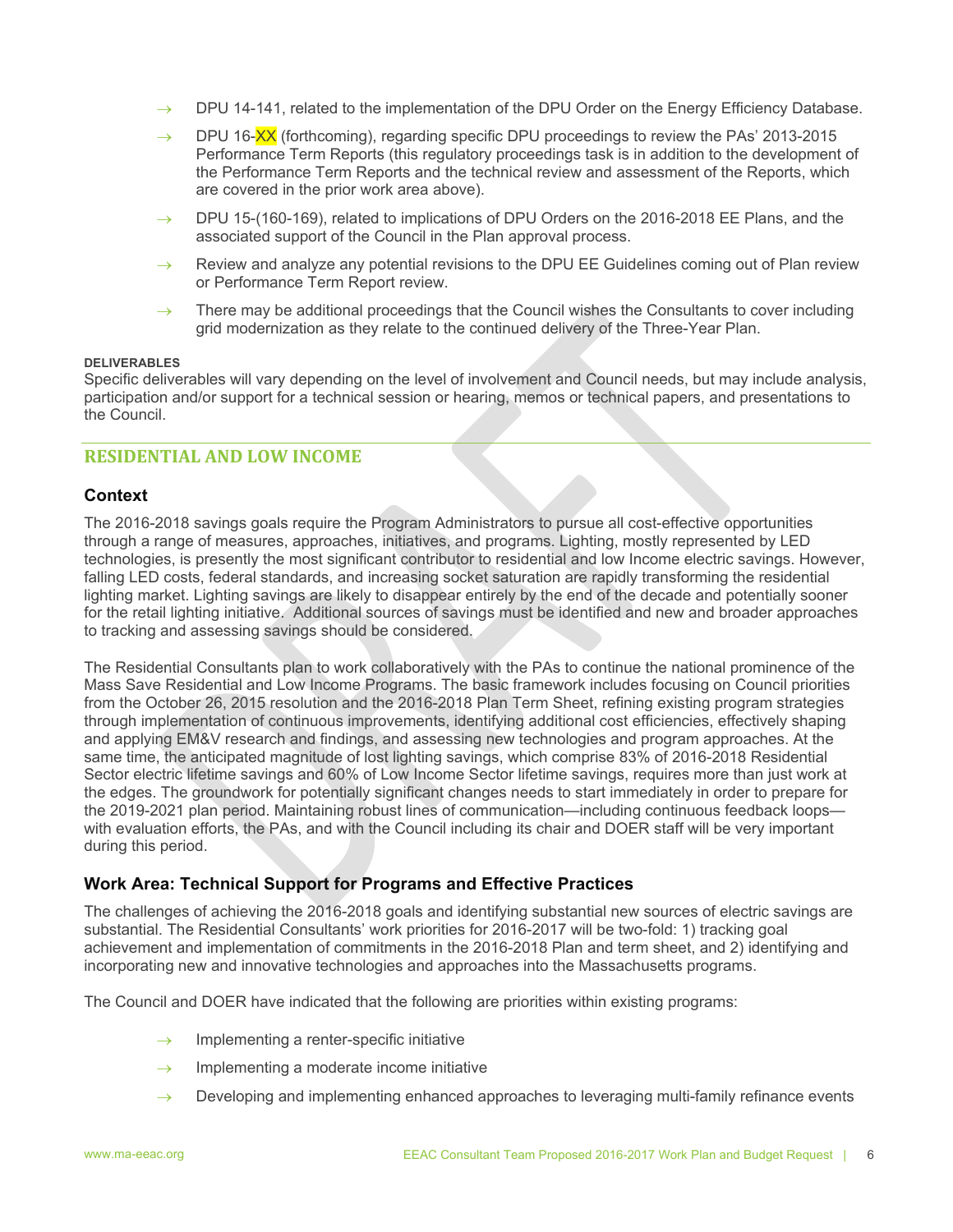in collaboration with the Commonwealth's housing finance agencies and LEAN, with specific consideration of performance-based retrofit products

 $\rightarrow$  Executing Term Sheet commitments regarding new demand reduction/peak reduction efforts, innovation and technology, and contractor engagement

#### **SUPPORTING TASKS**

- $\rightarrow$  Review, analyze, and report on 2016-18 Plan results. Particular focus will be on PA innovations and demonstrations and achieving lighting and new initiatives goals highlighted in the Council's final resolution
- Support development of continuous improvements, improved cost efficiencies, and other effective practices for the Residential and Low Income Sectors in consultation with the PAs, including identifying effective practices from other jurisdictions
	- Support assessing and refining new initiatives for renters and moderate income customers and enhanced approaches to leverage multi-family refinancing events to maximize retrofit potential; review PA reported data collected through jointly developed key performance indicators and present findings on new initiatives to Council at October 2016 meeting
	- Continue to assess trajectory of reduction in savings from lighting to the Residential and Low Income Sectors and potential impact on goals for 2016-2018 and 2019-2021, including by participating in the process to revise the lighting Market Adoption Model, tracking federal standards development and promulgation, engaging in relevant EM&V research, and monitoring program performance and technology and market developments in Massachusetts, the region, and nationally; advise Council as appropriate
	- Assess core residential programs in a post-lighting savings world; deliver findings to Council in memorandum or presentation by December 2016
		- Examine current Mass Save customer experience
		- Provide overview of technological innovations (e.g., controls, smart devices, enhanced used of data) supporting an evolution in energy efficiency program experience
		- Identify relevant market, cultural, and policy trends and potential program impacts
		- Identify innovative peer energy efficiency program features and designs that could be leveraged in Massachusetts
		- Collaborate with PAs to develop a review and assessment process for spring 2017 that engages a range of Mass Save stakeholders on the program's future taking into account the above information
	- Research and analyze complementing ongoing EM&V efforts to support a cost effective multi-family retrofit offering in 2019-2021
	- Assess opportunities posed by the revised Residential Conservation Services regulations and guidelines and other means to expand program services, including fuel switching and fuel displacement activities using thermal renewable technologies (e.g., heat pumps)
	- Analyze opportunities to increase cost efficiency of residential and low income programs
- $\rightarrow$  Provide technical support to term sheet commitments regarding new demand reduction/peak reduction efforts, innovation and technology, and contractor engagement
- $\rightarrow$  Track, interpret, and consult on new reporting metrics and information needed to support them, including investigating and proposing as appropriate alternative savings metrics to account for a shifting landscape for all fuels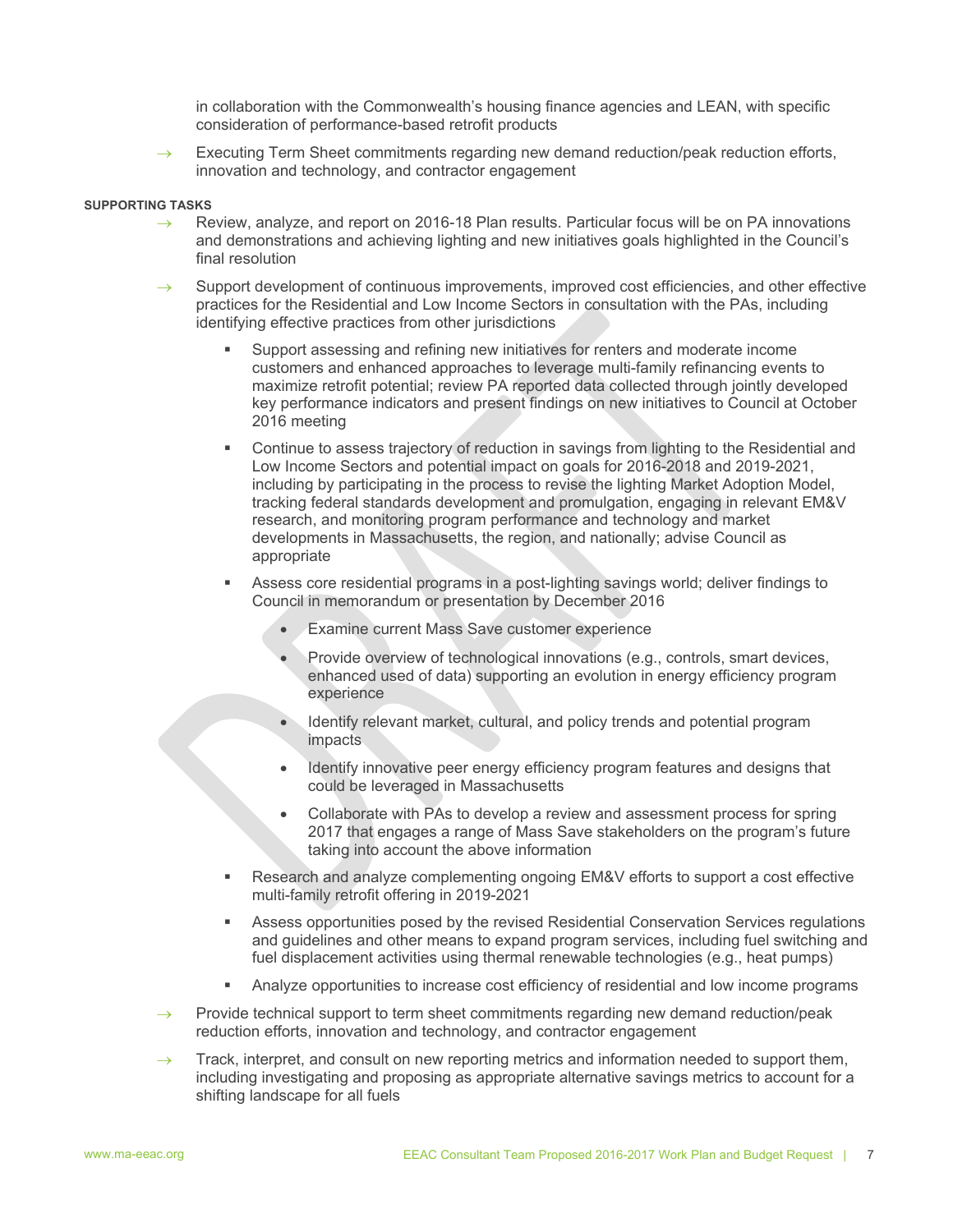$\rightarrow$  Advise on new technologies and approaches and the potential for savings and integration into the programs

# **Work Area: Participate in RMC and Council Meetings**

The Residential Consultants regularly participate in meetings of the Residential Management Committee (RMC) and the Council in order to monitor progress of the PAs' implementation plans, to share information, offer analysis and context, and to be active participants in the design and delivery of the programs. Given the Council's favorable reviews of the workshop process supporting development of the 2016-2018 Plan, the Consultants plan to work with the Council and PAs to conduct two retreat sessions with similar formats during the course of the year. (We are not sure on the format or duration for the additional sessions. For now we are referring to this process as retreats)

#### **SUPPORTING TASKS**

- $\rightarrow$  Review agendas and associated materials and/or coordinate with PAs to determine agenda content for RMC meetings
- $\rightarrow$  Prepare and deliver materials (e.g., presentations) for the RMC and Council
- $\rightarrow$  Develop two Council workshops, including working with Council and PAs on agenda development and supporting materials and presentations
- $\rightarrow$  Produce other applicable output as needed with the goal of providing actionable advice for the Council and the PAs
- Report on relevant content of RMC discussions to the Council

# **Work Area: Coordinate with EM&V Efforts and Incorporate Feedback from EM&V and Studies into the Programs**

The Residential Consultants actively engage in the EM&V process at all stages. The Team will review and provide input on draft evaluation plans to ensure that the highest priority issues from an implementation perspective are addressed in the scope of work. As the evaluation work is conducted, the Residential Consultants are in regular contact with our EM&V colleagues to review and comment on interim work products. Once a study is complete our team often discusses the findings with the RMC to determine how the findings will be addressed. Priority studies for the team this year include the Residential Customer Profile and Residential Baseline studies; as well as planned evaluations and market research studies for multi-family programs, Home Energy Services and lighting (several).

# **SUPPORTING TASKS**

- $\rightarrow$  Provide direction and guidance in study planning to ensure necessary data are collected, and useful data are reported
- $\rightarrow$  Review studies and reports, perform additional analysis to interpret results, and present findings through memos, webinars, and presentations
- $\rightarrow$  Produce applicable output as needed with the goal of providing actionable advice for the Council and the PAs

# **COMMERCIAL AND INDUSTRIAL**

# **Context**

Many market trends in Massachusetts that will have significant impacts on the C&I energy efficiency sector. Many trends indicate that C&I savings will increase by focusing on manufacturing processes and the transition to LEDs in linear lighting markets. There are countervailing trends in other areas including screw in lighting. It is important for our team to stay on top of the trends in its effort to assist the Council in understanding, and the PAs in reacting to, changing market forces, such as improving technologies, and driving some of the changes through the design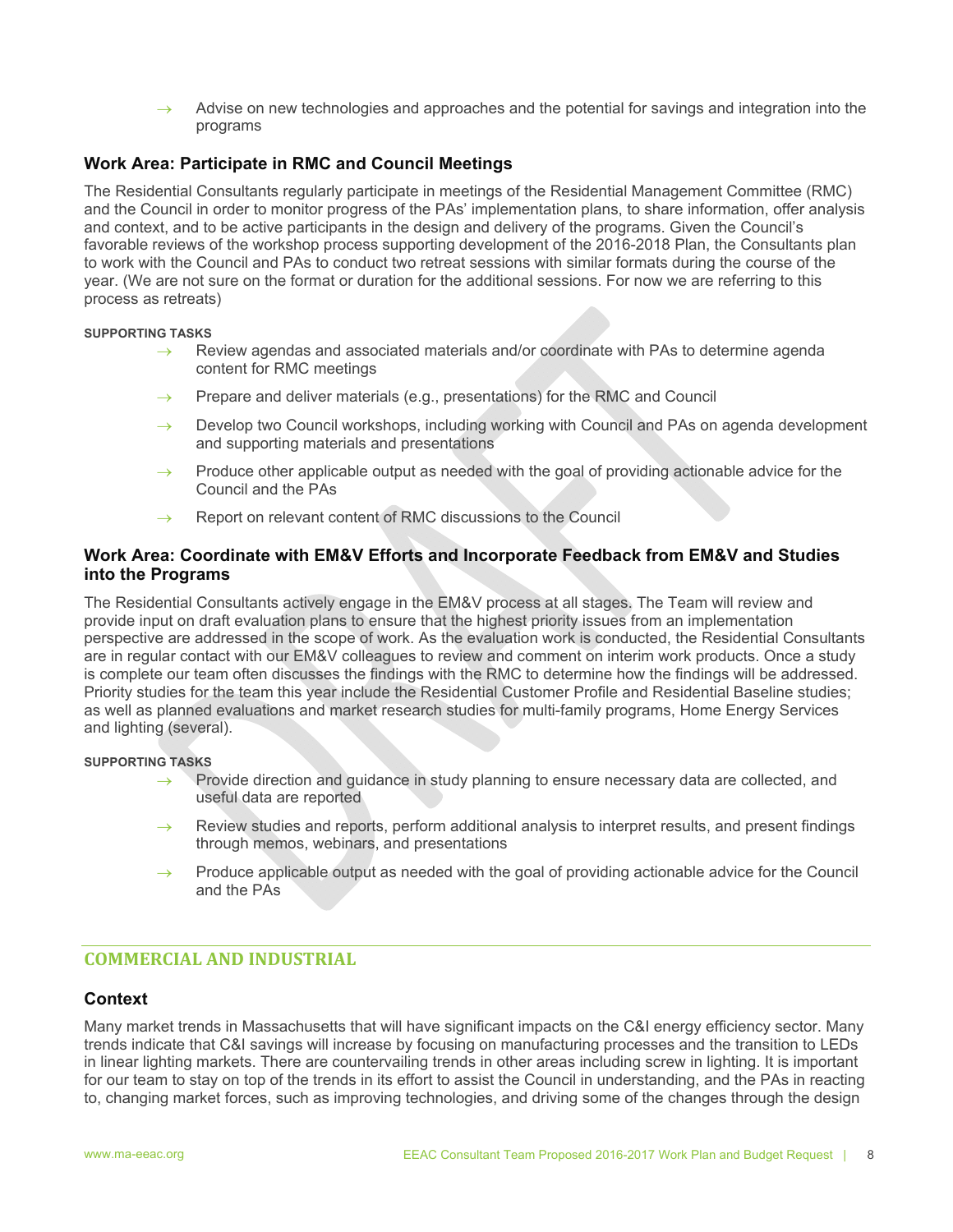and implementation of the programs. As the Program Administrators refine the efficiency programs to adjust to changing markets, continuing to provide customer-facing offerings for all C&I customers remains a priority.

The Consultants plan to work collaboratively with the C&I Program Administrators to help meet the C&I savings goals. This work will include both a review of the past three years and an ongoing monitoring of the next three year plan to ensure lessons learned from the past are applied to the future. The goal is to ensure that the current programs are being delivered as effectively as possible, and to advise on innovative new approaches or best practices that may enhance implementation. In addition, there are new technologies coming to the market and existing technologies that may not be contributing at their full potential. The Consultants will continue to play a key role in providing technical support and advice to the Energy Efficiency Advisory Council on all these issues as they are defined and addressed. (The team is currently working with DOER on additional tasks in this section. We will have it complete for the Executive committee meeting on Wednesday August  $3<sup>rd</sup>$ .)

# **Work Area: Technical Support for Programs and Effective Practices**

The programs are the delivery mechanism for incentives and technical support for utility customers. How the programs are designed and delivered has a direct impact on the amount of savings achieved and where those savings are realized. Massachusetts has a well-established portfolio of programs that are delivering results. However, there are several areas in which there is the opportunity to either go deeper to realize greater savings, or to try different approaches to delivering services that will result in savings. As described below, two specific opportunities include heating, ventilation, and air conditioning and process savings and strategic energy management.

#### **HEATING VENTILATION AND AIR CONDITIONING**

Heating, ventilation, air conditioning (HVAC) systems consume over 50% of the energy used by commercial buildings in New England. In 2014, the Massachusetts PAs achieved over 17% of C&I electric savings from 8.8% of electric HVAC projects and over 40% of gas savings from 31% of gas HVAC projects completed that year. Significant opportunities remain to reduce the energy consumption of and improve the services provided by HVAC systems in Massachusetts's C&I buildings.

HVAC systems have characteristics that can present challenges to increasing their energy efficiency. These include:

- $\rightarrow$  Diversity of system types results in a high degree of customization which increases costs
- HVAC systems are often centralized and critical to business operation making downtime for major retrofits costly
- $\rightarrow$  Effective controls are more important to achieving energy savings than the efficiency of the equipment, so systems solutions are essential
- $\rightarrow$  Savings frequently impact both electric and fossil fuel consumption and are often weighted toward fossil fuel
- $\rightarrow$  HVAC system controls are proprietary reducing the number of vendors which increases costs and limits options for upgrades
- $\rightarrow$  Skill levels in engineering and control programming are varied and generally limited when it comes to incorporating energy efficiency into HVAC systems

#### **SUPPORTING TASKS**

- $\rightarrow$  Ongoing research of best practices across the industry.
- $\rightarrow$  Work with the stakeholders in Massachusetts to assess the capacity of HVAC design and construction professionals and provide support for targeted workforce development activities as directed.
- $\rightarrow$  Deliver presentations on successful HVAC projects and new approaches such as ASHRAE Standard 36 and the Better Building Alliance EMIS partnership.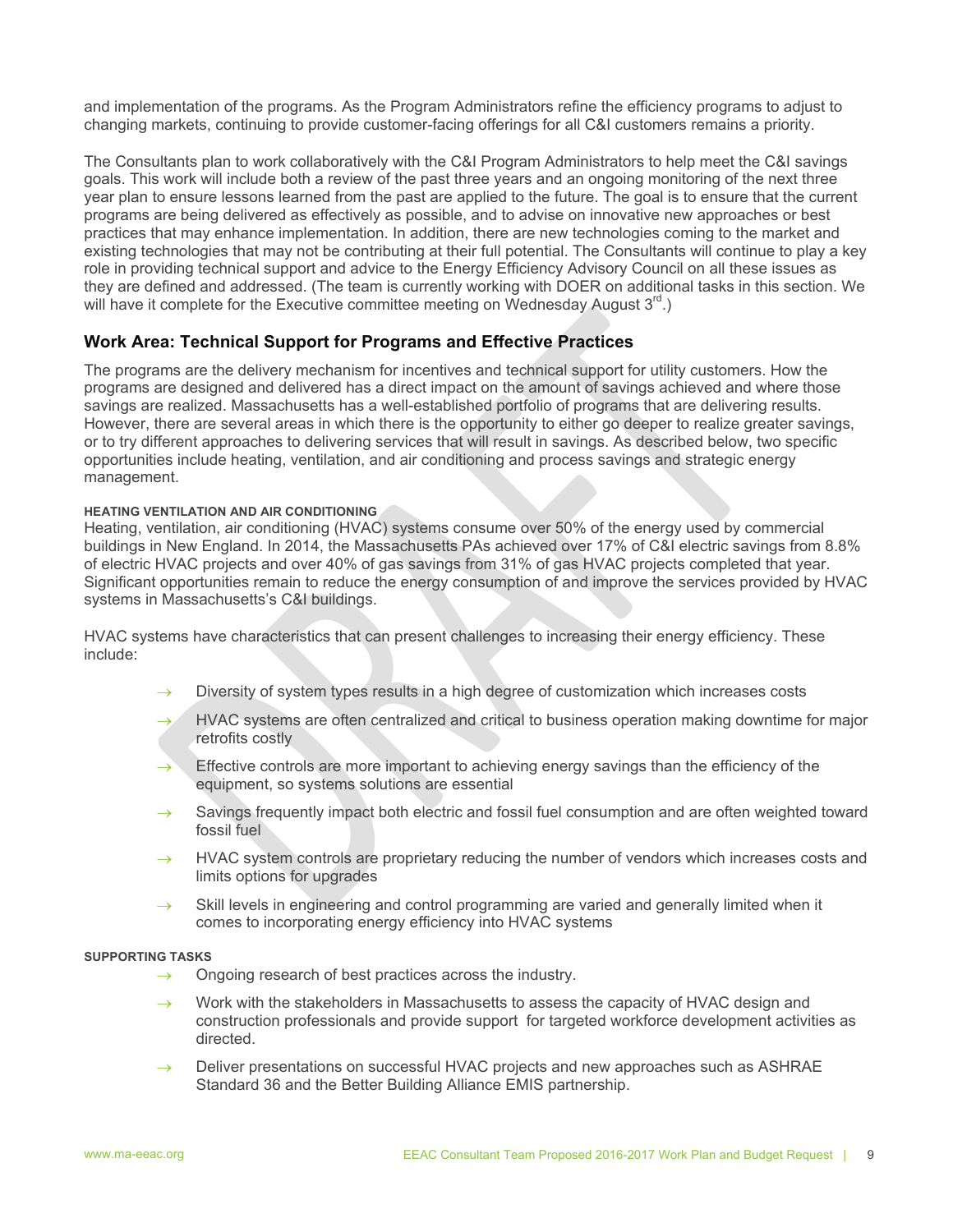$\rightarrow$  Continue to work with stakeholders in Massachusetts to increase the availability of resources in the region that will support cost-effective retro-commissioning projects as directed.

# **PROCESS SAVINGS AND STRATEGIC ENERGY MANAGEMENT (SEM)**

The Manufacturing sector is critical to the Massachusetts economy and energy efficiency programs. Manufacturing accounts for more than 11% $<sup>1</sup>$  of the state economy, savings from industry continue to increase</sup> year over year and savings from industrial process projects are typically highly cost-effective.

Strategic Energy Management (SEM) programs work at the organizational level to create a corporate culture that values energy management which drives measurable energy savings through behavior and operational changes. In addition to the behavior savings, SEM programs identify traditional capital projects through the increased focus on energy use.

#### **SUPPORTING TASKS**

- $\rightarrow$  Identify best practices for realizing process savings from different size manufacturing customers.
- Identify ways the smaller Program Administrators, with their limited resources, could increase process savings
- $\rightarrow$  Collaboration with the PAs and their consultant to identify successful SEM programs and approaches that could be applicable to Massachusetts
- $\rightarrow$  Assistance in identifying barriers that would prevent successful implementation of a SEM initiative.
- $\rightarrow$  Assistance in implementing an SEM initiative should the PAs decide to pursue this option.

#### **DEMAND REDUCTION**

As regional peak demand continues to rise, what can be done to slow or stop the increase? Energy efficiency programs claim savings and demand reductions, but the emphasis is normally focused on the energy savings. It may be possible to achieve increased demand savings if measures that have higher coincident demand reductions are prioritized and incentivized according to their demand savings.

#### **SUPPORTING TASKS**

- $\rightarrow$  Identify where the programs can leverage current program designs or activities to emphasize demand reductions.
- Identify existing and emerging measures that have a significant impact on demand during the summer or winter peak.
- $\rightarrow$  Provide analytic support for demand response initiatives

# **Work Area: Technical Support for New Technologies and Innovation**

In order to increase savings, new technologies and ways to integrate these new technologies into the programs are necessary. Codes and standards may erode the opportunities for savings by raising baselines, but new technologies are constantly being developed and improved that may backfill these potential reductions. Once introduced into the market, new products typically decline in price as they become more common, but this process takes time. To accelerate their adoption by the market, new technologies usually need program support to overcome the normal market barriers to anything new, unknown, and more expensive. Program support can take many forms, such as the promotion of the technology, verification that there are benefits such as savings and reduced maintenance, and incentives that reduce the incremental cost.

# **LINEAR LED LIGHTING**

 

One of the biggest shifts in the C&I sector will be the changeover from fluorescent linear lighting to LED lighting. How this shift is managed will have a big impact on how quickly this transition happens, and how much savings

<sup>1</sup> http://www.aimnet.org/massachusetts‐business‐center/manufacturing‐services.cfm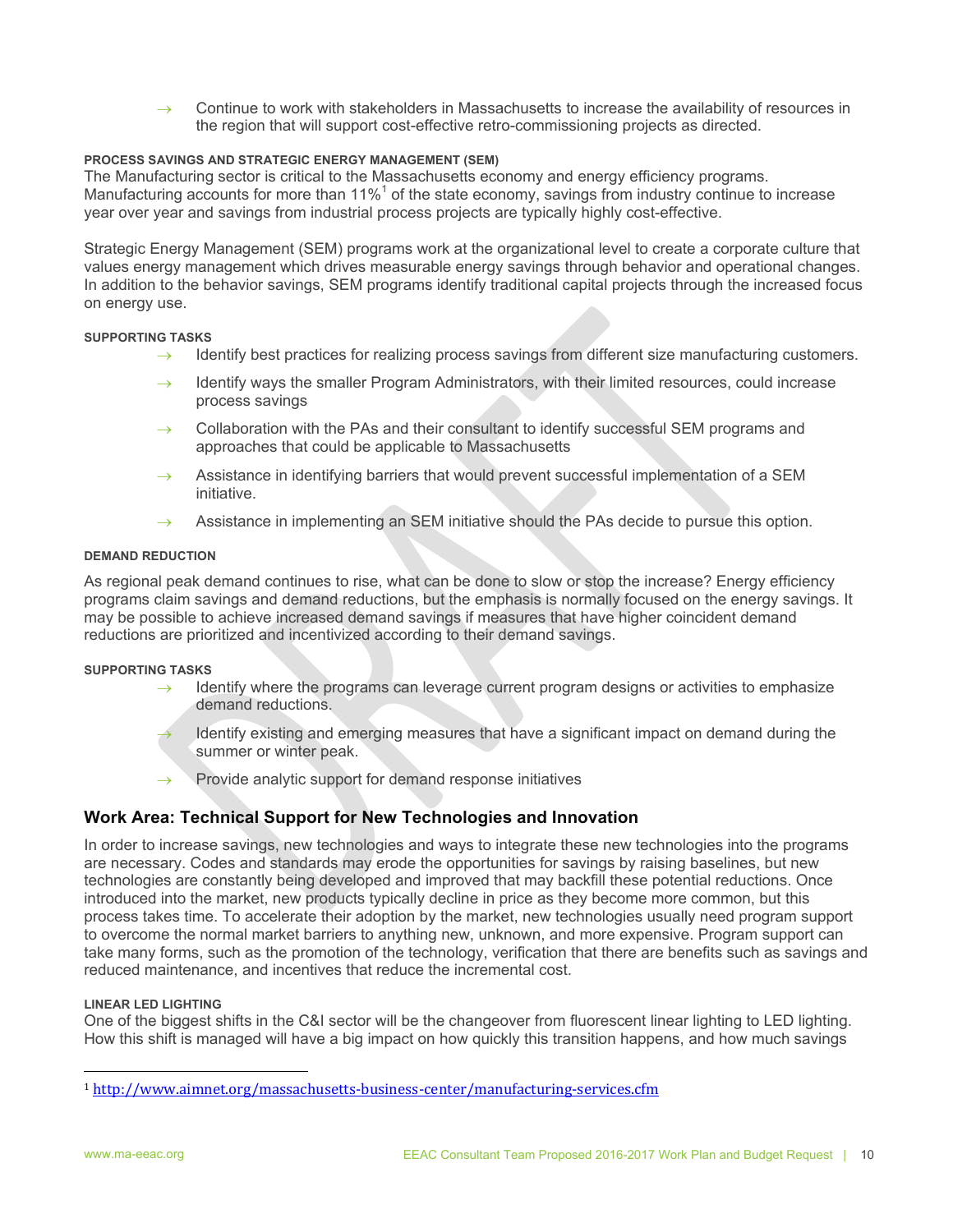are realized. To maximize savings, LED fixtures with integrated controls represent the best option for the most savings. Widespread adoption of LED fixtures with integrated controls will enable the achievement of all costeffective savings from lighting efficiency projects, minimize lost opportunities and create a significant opportunity for demand management. Barriers to widespread adoption of fixture integrated LED controls include higher incremental cost and lack of market familiarity with new control technologies.

#### **SUPPORTING TASKS**

- $\rightarrow$  The Consultant Team will review and advise on best practices for addressing these and other barriers to integrated controls including the California pilot program that is training electricians in lighting control technology and sales.
- $\rightarrow$  The Consultant Team is highly engaged with evaluation of C&I lighting efforts which will continue to play an important role in keeping the PAs, Consultants and Council apprised of lighting measure performance and market impacts in this dynamic market.

#### **UPSTREAM**

Since debuting the C&I Upstream Lighting Initiative in 2011, the PAs have continuously improved and expanded upstream portfolios to include additional lighting products, HVAC equipment (2013), and water heating equipment (2015). The upstream initiatives leverage distributor and manufacturer networks and infrastructure to positively influence the purchase of higher efficiency equipment. These efforts have boosted the availability of efficient equipment and dramatically increased participation rates. The upstream initiatives are marketed and promoted by contracted third-party implementers.

The Consultants' December 2015 Upstream Memo reviewed the current programs, looked at national best practices and documented the PA plans for introduction of new equipment into the upstream initiatives. The Consultant Team is working to advance the following recommendations in our regular interactions with the PAs:

- $\rightarrow$  Accelerate the review process that determines what measures are offered upstream
- $\rightarrow$  Increase alignment between measures offered upstream for C&I and residential customers
- $\rightarrow$  Regularly review upstream rebate levels and baselines (most frequent review is necessary to ensure savings in the rapidly changing LED lighting market).
- $\rightarrow$  Increase diversity of LED fixtures offered upstream and stimulate the market toward integrated control

#### **SUPPORTING TASKS**

 Direct discussions with the PAs through the CIMC and Council meetings are the primary avenue for advancing these opportunities.

#### **TECHNOLOGY AND BEST PRACTICES QUARTERLY BRIEFS**

The consultant team will prepare a quarterly brief that identifies new programs, technologies and approaches identified through our regular review of energy efficiency programs and policies. These briefs will highlight changes and opportunities in energy efficiency offerings and activities across the country.

#### **SUPPORTING TASKS**

- $\rightarrow$  Identify new or underperforming technologies/measures
- Advise on new technologies and the potential for savings and integration into the programs by working with the CIMC Emerging Tech Group.
- $\rightarrow$  Track trends in measure adoption to identify opportunities for changes and improvements to the programs to encourage either a systems or multi-measure approach
- $\rightarrow$  Advise on implementation strategies to help adoption of underperforming technologies
- $\rightarrow$  Produce memos or presentations as requested by the Council

# **Work Area: Participate in CIMC and Council Meetings**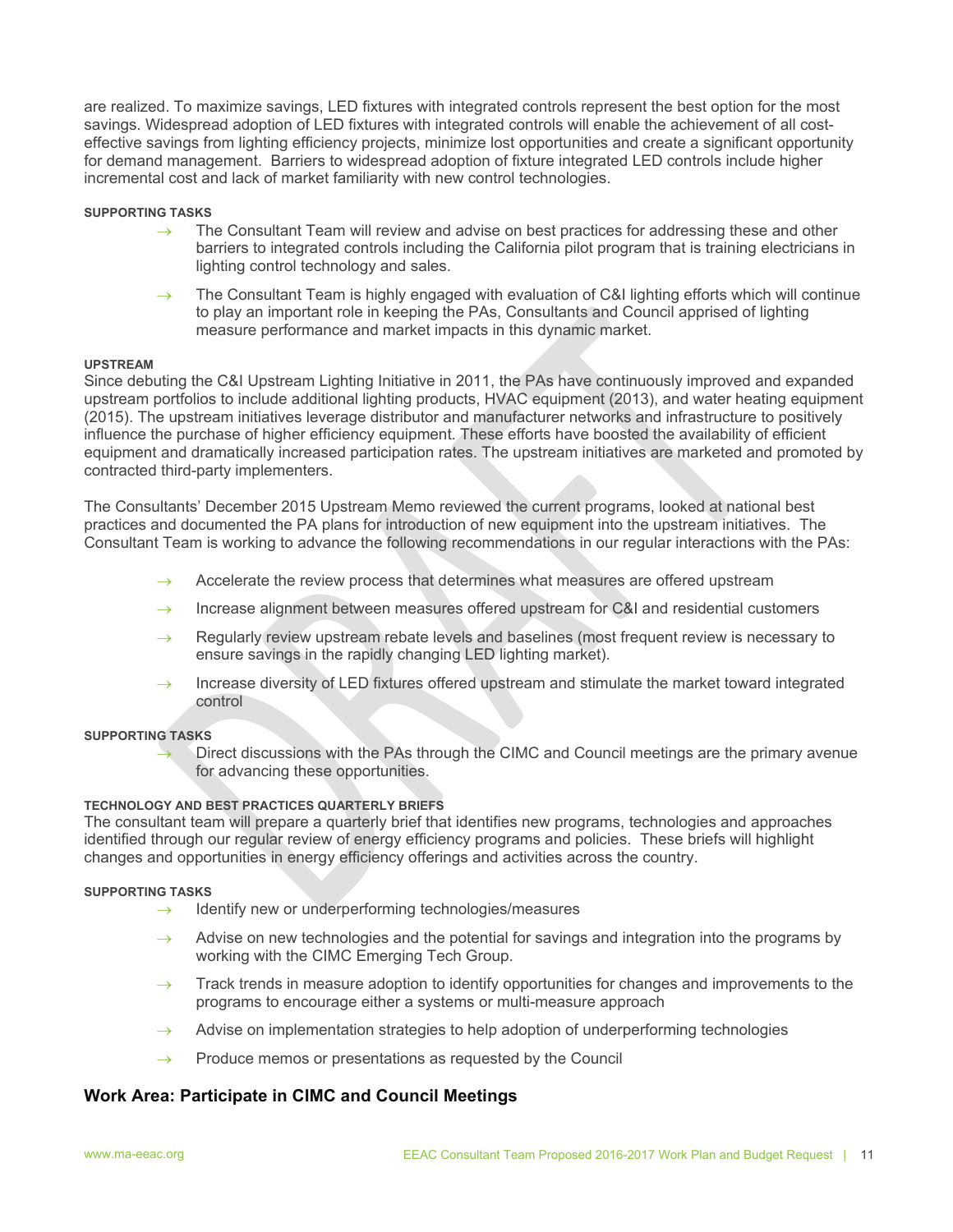The C&I Consultants attend a portion of all CIMC and some Council meetings in order to share information, offer analysis and context, and to be active participants in the design and delivery of the programs. The time allotted for Consultant participation in CIMC meetings provide an opportunity for collaboration and a free exchange of ideas between the PAs and the Consultants to improve the design and delivery of the programs.

The Consultants recognize that there is a great body of knowledge and experience represented by the Council members. The Consultants would like to better collaborate with the Council to leverage this knowledge of technologies and markets, and create joint presentations or other beneficial deliverables.

The Consultants propose to poll Councilors to identify their top three areas of interest and develop briefs on those topics similar to what was done for the last three-year planning exercise. The briefs can then be presented and discussed during the lunch-and-learn sessions prior to Council meetings.

#### **SUPPORTING TASKS**

- Poll the Council to determine what areas are of interest for research and discussion. Prepare briefs and presentations on these topics.
- $\rightarrow$  Prepare and deliver presentations for the Council and CIMC
- $\rightarrow$  Produce memos or presentations as requested by the Council
- $\rightarrow$  Report on the impact of CIMC discussions to the Council

# **Work Area: Incorporate Feedback from EM&V and Studies into the Programs**

Massachusetts has a comprehensive evaluation, measurement and verification process in place. However, it is critical for the lessons learned from the studies to be properly understood and applied to make changes in order to improve the programs and be most beneficial for the ratepayers of Massachusetts. Sometimes additional analysis and interpretation is necessary to apply the conclusions reached in the studies. The Consultants may also provide context to better put findings into perspective, which allows for better prioritization of PA effort.

One specific area of work is to monitor lighting baselines and attribution. The PAs should get credit for market effects that result from their activities and they shouldn't get credit when the market is moving of its own accord. Finding this balance and ensuring we use best practices for attribution over the next 5-10 years is essential to having a good track record and savings accountability. While developing the numbers and research falls in the EM&V court, the C&I consultants need to conduct research to help ensure MA is using best practice in attributing lighting savings given the very dynamic nature of the lighting market

#### **SUPPORTING TASKS**

- $\rightarrow$  Provide direction and guidance in the planning of studies to ensure necessary data is collected, and useful data is reported
- $\rightarrow$  Review studies and reports, and follow up with the PAs to determine if recommendations from evaluations are being incorporated into the programs
- $\rightarrow$  Produce memos or presentations as requested by the council

# **EVALUATION, MEASUREMENT, AND VERIFICATION**

# **Context**

EM&V is a critical engine both for the EEAC Consultant Team and for the Commonwealth as a whole, providing objective and fact-driven results that help to ensure the reliability of savings claims, improve existing programs and support the development of new ones, and lay a solid foundation for the development of the next Three-Year Plan.

The 2009 Council resolution that established the Commonwealth's current EM&V framework assigns substantial responsibilities to the Council's Consultant. Working on the Council's behalf, the Consultant is charged with overseeing every phase of the EM&V process, including evaluation planning, contractor procurement, study implementation, reporting and outreach, and application of study results. While the Consultant must work closely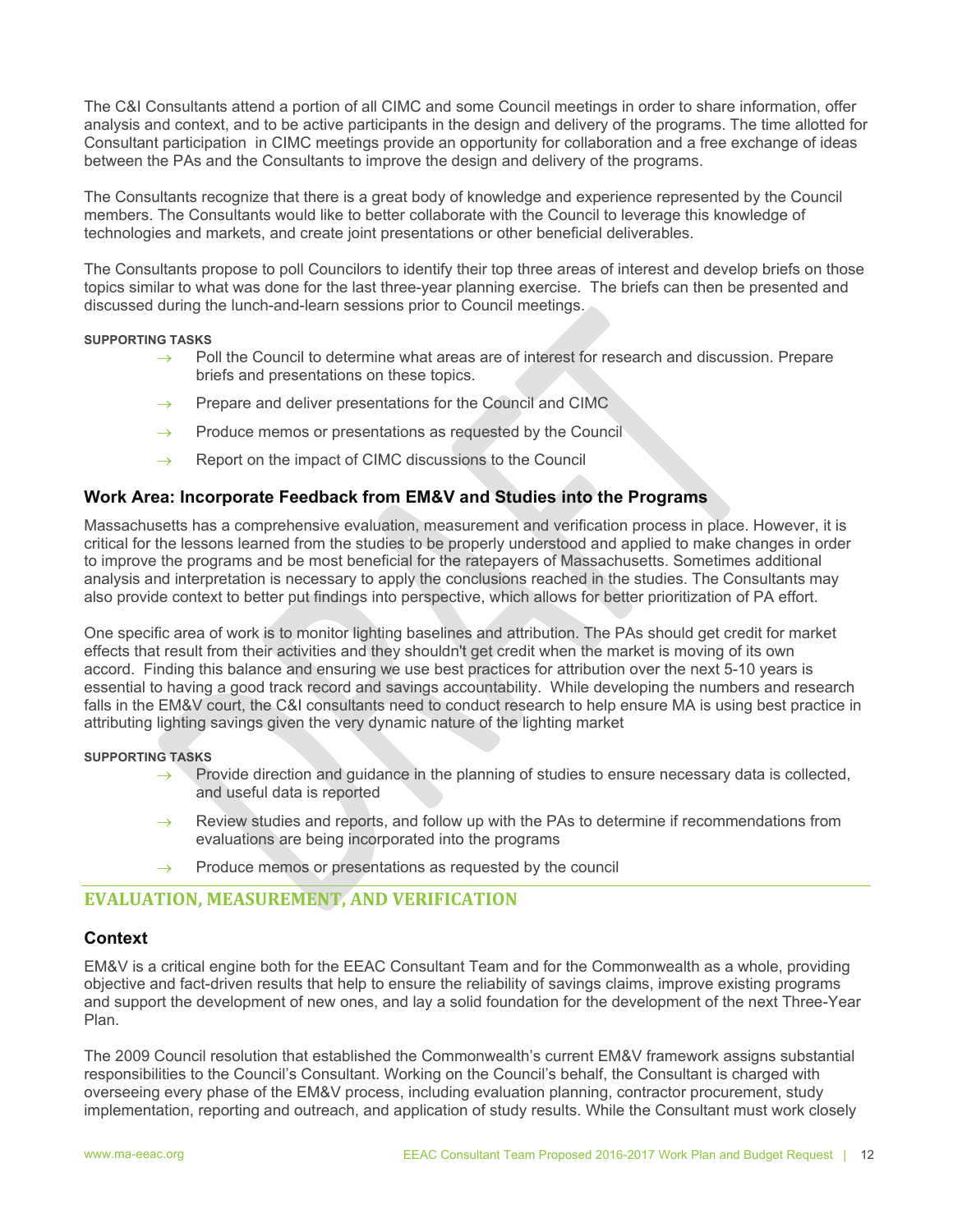and collaboratively with the PAs, the resolution specifies that if consensus cannot be reached between the PAs and the Council Consultant, decision‐making authority (subject to a system of appeals) rests with the Consultant as the Council's agent.

Since the establishment of the current EM&V framework in 2009, the Commonwealth's EM&V program has advanced by leaps and bounds in terms of scope and scale, methodological rigor, and institutional maturity. Overall EM&V spending increased roughly four-fold from 2009-2014 before stabilizing in 2015. The year 2015 saw the completion and filing of an overall Strategic Evaluation Plan (SEP) for the 2016-2018 period, and the completion of approximately 50 studies.

# **Objective**

The preceding context helps to explain why all of our Team's tasks for the current work plan period are driven by a single overarching objective: to enhance and ensure the objectivity, accuracy, timeliness, and usefulness of PAadministered EM&V activities on behalf of the Council, as specified in the 2009 EEAC EM&V Resolution.

Our specific priorities in pursuing this objective in 2016 include the following:

- Moving in-progress and new studies through the detailed planning, implementation and reporting stages.
- $\rightarrow$  Continuing to build the EM&V program's capacity to evaluate and provide analytic support for demand response initiatives. Providing a solid foundation of factual results to support the development of the next Three-Year Plan.
- Ensuring that savings claims remain reliable in the face of ever-increasing pressures on the PAs to meet savings goals.
- $\rightarrow$  Continuing to build on several key over-arching research initiatives, including: (1) the annual Residential and Non-Residential Customer Profile studies that synthesize the tracking and billing databases of all of the individual PAs and analyze the results to provide useful insights into program outcomes, customer bases, and supply-side populations; and (2) top-down econometric research into overall net program impacts.
- $\rightarrow$  Seeking to accelerate the study planning and implementation process to ensure the provision of timely results.

As the size of the EM&V program has grown in recent years, we have found it to be increasingly critical in managing the EM&V structure to carefully prioritize our work to focus on those studies, issues and EM&V functions that are most important to the Council. Both in the current work plan period and throughout the contract, we propose to work with DOER and the Executive Committee to shape our approach to managing the EM&V framework to the level of resources available for this function.

# **Overall Discussion of Timeline**

Most EM&V functions are ongoing throughout the year. As discussed in the 2016-2018 SEP, in order to make the most effective use of resources, new studies are to be deliberately staggered to start and end throughout the three-year program cycle. As a result, the overall EM&V study portfolio generally remains in a roughly steady state. This means the EM&V team's involvement in most core functions is expected to be ongoing throughout the work plan period.

# **Overall Discussion of Deliverables**

Because the 2009 EM&V Resolution specifies that EM&V in Massachusetts is to be a fully collaborative effort between the PAs and the Council's agents, many work products are developed jointly by the PAs and the EEAC Consultants. Work products can therefore be divided into two primary categories: those for which the EEAC Consultants have sole responsibility, and those that are the joint responsibility of the PAs and the EEAC Consultants. Joint work products generally include final reports, webinars, strategic evaluation plans, projectspecific evaluation plans, and detailed quarterly status reports showing progress on all in-progress studies. EEAC Consultant-only deliverables generally include presentations to the Council (roughly bi-annual in recent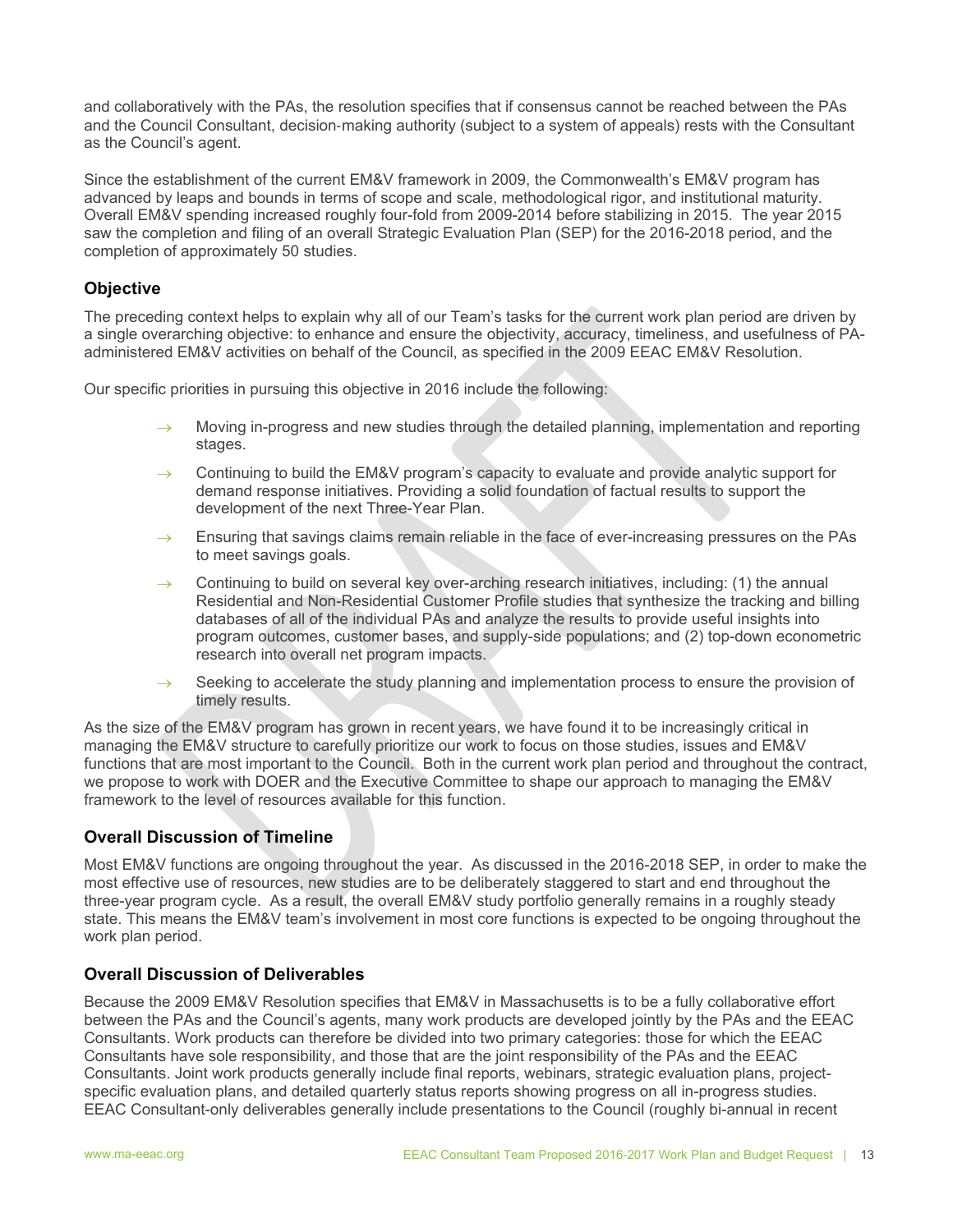years); quarterly activity reports; and briefings of individual Councilors by phone, in person or by e-mail.

# **Work Area: Oversee EM&V Planning**

This task encompasses the development of both overall strategic EM&V plans and detailed plans for individual EM&V projects. With the 2016-2018 SEP already in place, planning efforts in the current work plan period are expected to focus largely on completing the process of moving the individual EM&V projects laid out in the SEP into the implementation stage, as well as initiating plans for new projects as needed. Planning for individual EM&V projects focuses on establishing research objectives, determining data collection and analysis activities, setting budgets, assigning contractor staff, and laying out project schedules. In order to ensure consensus and maximize opportunities for stakeholder input, the planning process for individual studies includes three separate planning stages from the time a study is conceived and the time it is implemented.

#### **TIMELINE**

Due to the strategic staggering of studies, oversight of project-specific planning is expected to occur throughout the work plan period.

# **DELIVERABLES**

EEAC Consultant-only deliverables include Council presentations, quarterly activity reports, and briefings. Joint EEAC Consultant/PA work products include project-specific evaluation plans, overall strategic evaluation plans, and monthly status reports.

# **Work Area: Oversee EM&V Study Implementation**

This task involves overseeing the implementation of individual EM&V studies once they have completed the planning stage. EM&V study implementation can include a wide range of data collection and analysis activities, the specific nature of which varies by type of study. At any one time there are typically 40-60 EM&V studies in progress, divided between the three primary research areas of Residential, Non-Residential and Cross-Cutting. Each study can have as many as eight stages from draft scope to survey instruments to draft and final reports.

#### **TIMELINE**

Due to the strategic staggering of studies, oversight of study implementation is expected to occur throughout the work plan period.

#### **DELIVERABLES**

EEAC Consultant-only deliverables include Council presentations, quarterly activity reports and briefings. Joint EEAC Consultant/PA work products include interim reports, maintaining a schedule of studies—planning, launch and completion, webinars, and monthly status reports.

# **Work Area: Oversee EM&V Reporting**

This task involves overseeing the development and dissemination of interim and final reports on EM&V studies. Final EM&V reports in Massachusetts generally need to go through multiple drafts, as various stakeholders provide comments that must be processed collaboratively. This task also encompasses overseeing the incorporation of impact evaluation results into the TRM/TRL.

#### **TIMELINE**

Due to the strategic staggering of studies, oversight of EM&V reporting is expected to occur throughout the work plan period.

#### **DELIVERABLES**

EEAC Consultant-only deliverables include Council presentations, quarterly activity reports and briefings. Joint EEAC Consultant/PA work products include final reports, webinars, monthly status reports, and posting summaries and studies to the EEAC website.

# **Work Area: Council and Stakeholder Engagement**

This task includes working with the Council, individual Councilors, and stakeholders, both to incorporate their input into EM&V plans and reports and to brief them on study results through presentations and other forms of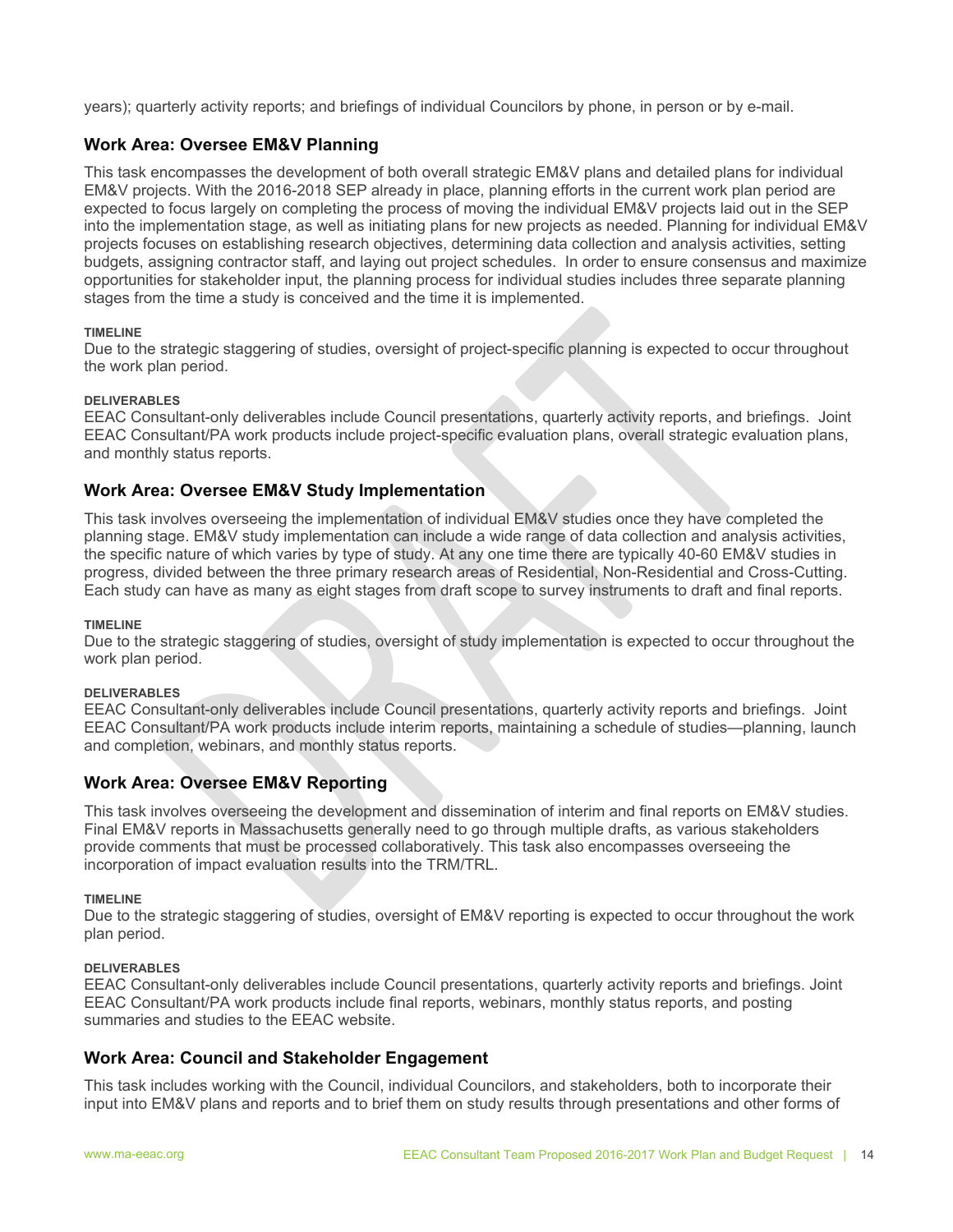#### outreach.

#### **TIMELINE**

Due to the strategic staggering of studies, and because Councilor and stakeholder engagement may be needed throughout the study planning, implementation and reporting process, this function is expected to occur at some level throughout 2015. We have budgeted for two in-person presentations at Council meetings, and also anticipate presenting or helping to present two webinars on individual studies or issues.

#### **DELIVERABLES**

In-person presentations, webinars, and one-on-one briefings by phone or e-mail, as needed.

# **Work Area: EM&V Policy Issues**

This task involves advising the Council, individual Councilors and state agencies on EM&V aspects of policy issues. Some examples of EM&V policy issues we anticipate needing to work on in the work plan period include the following.

- Analyzing the policy implications of recent EM&V results that are expected to lead to substantial increases in low-income NEBs.
- $\rightarrow$  Developing recommendations regarding implications of EM&V results for the evolution of policies and programs targeting rapidly changing lighting markets.
- $\rightarrow$  Advising DOER and individual Councilors on national EM&V policy issues such as any further federal guidance regarding EM&V in support of the Clean Power Plan.

#### **TIMELINE**

The timing of EM&V policy issues in the Commonwealth tends to be driven by external factors, ranging from the timing of DPU decisions and PA responses to them, to directions from the Council. As a result, while work on this task is expected to be intermittent, we anticipate that it is likely to occur throughout the work plan period.

#### **DELIVERABLES**

Quarterly activity reports, Council presentations and briefings.

# **Work Area: Review and Coordinate With PAs on Potential Savings Studies**

A key new task during the 2016-2018 program cycle will be working with the PAs on the potential savings studies required from each PA as part of the planning process for the 2019-2021 EIP. We view this as partially an EM&V function and partially a planning function, with EM&V focusing on the overall research design, data collection and analysis, and Planning and Analysis focusing on the development and application of the models that are used to convert available data into a forecast of achievable potential. We therefore propose to approach this as a crosscutting task. This mirrors the approach we adopted to working with the PAs on their 2013-2015 potential studies.

#### **TIMELINE**

We anticipate that planning for the potential studies is likely to begin in the third quarter of 2016, with study planning and implementation continuing through the end of the work plan period.

#### **DELIVERABLES**

Quarterly activity reports, Council presentations and briefings.

# **TECHNICAL SERVICES**

The Technical Services team is responsible for a variety of administrative tasks that support the Council's information sharing through the website including production of the Annual Report to the Legislature. These tasks are described in more detail below.

# **Work Area: Produce Minutes from all EEAC Meetings**

The Team will ensure that minutes are collected from all meetings subject to the open meeting law and that these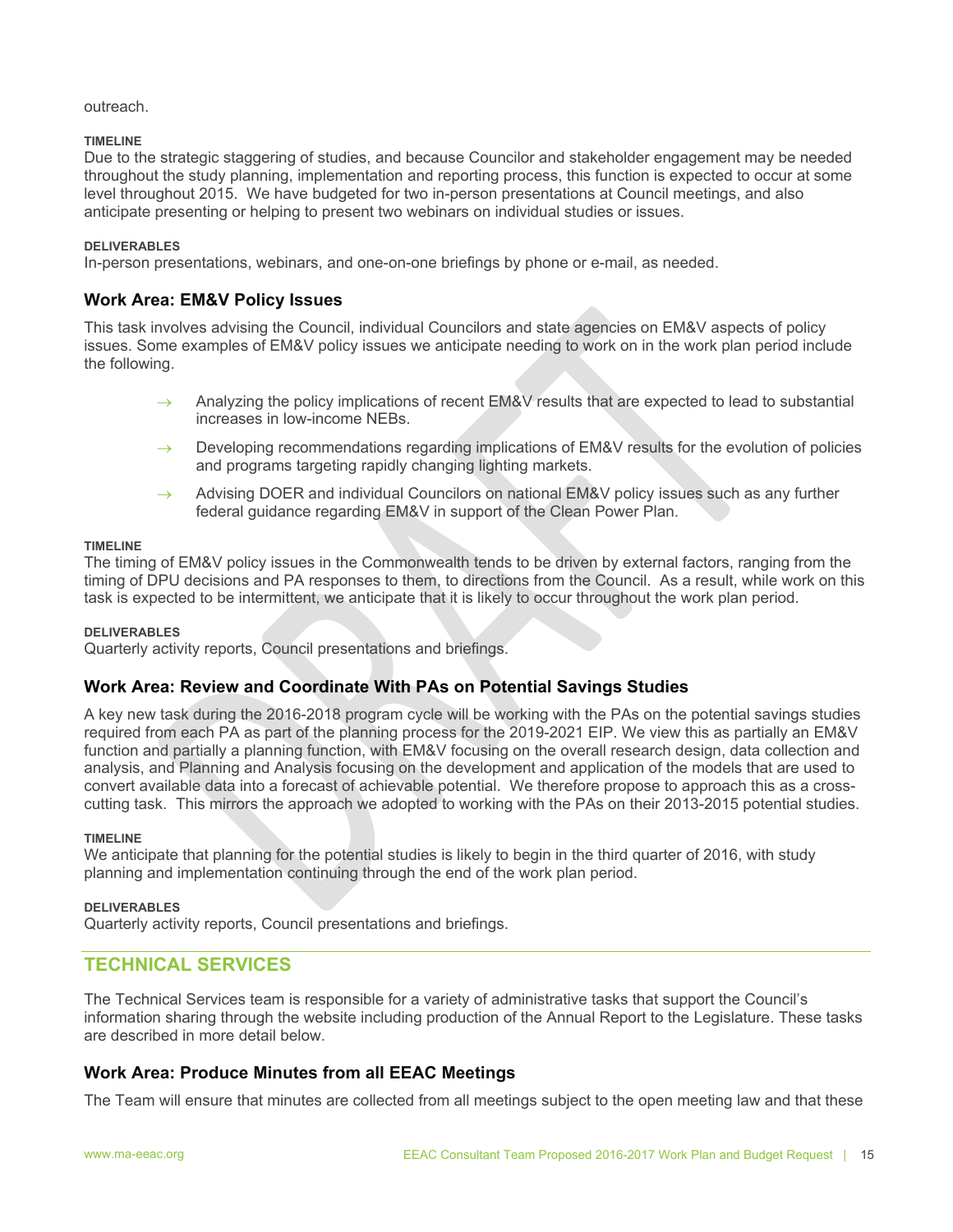minutes are circulated for comment, corrected, and issued in final form for posting to the EEAC website. In 2016, the Consultant Team will also take minutes at EEAC Executive Committee meetings.

# **Work Area: Website Updates, Revisions, and Maintenance**

Much of the work on the EEAC website will be focused on regular and timely updates of the website content. The Team will also work to make changes or expansion in structure or organization of the website that are identified by the Council.

# **Work Area: Consultant Team Quarterly Report**

The Team will continue to provide DOER and Councilors with a timely and meaningful report of Consultant Team activities. In previous years, the report has been produced monthly. Moving forward, the Consultant Team expects to produce activity reports on a quarterly basis.

# **Work Area: Produce the Annual Report to Legislature**

In coordination and cooperation with DOER, the Team will develop a 2017 annual report for the DPU and Legislature. We will coordinate the contributions of the PAs, DOER, and other stakeholders to ensure that the Report reflects the collaborative nature of energy efficiency accomplishments in Massachusetts. A complete draft report will be submitted to DOER no later than 30 days after the PAs submit their 2017 Annual Reports, subject to receiving requested input on 2017 project highlights from the PAs in a timely manner.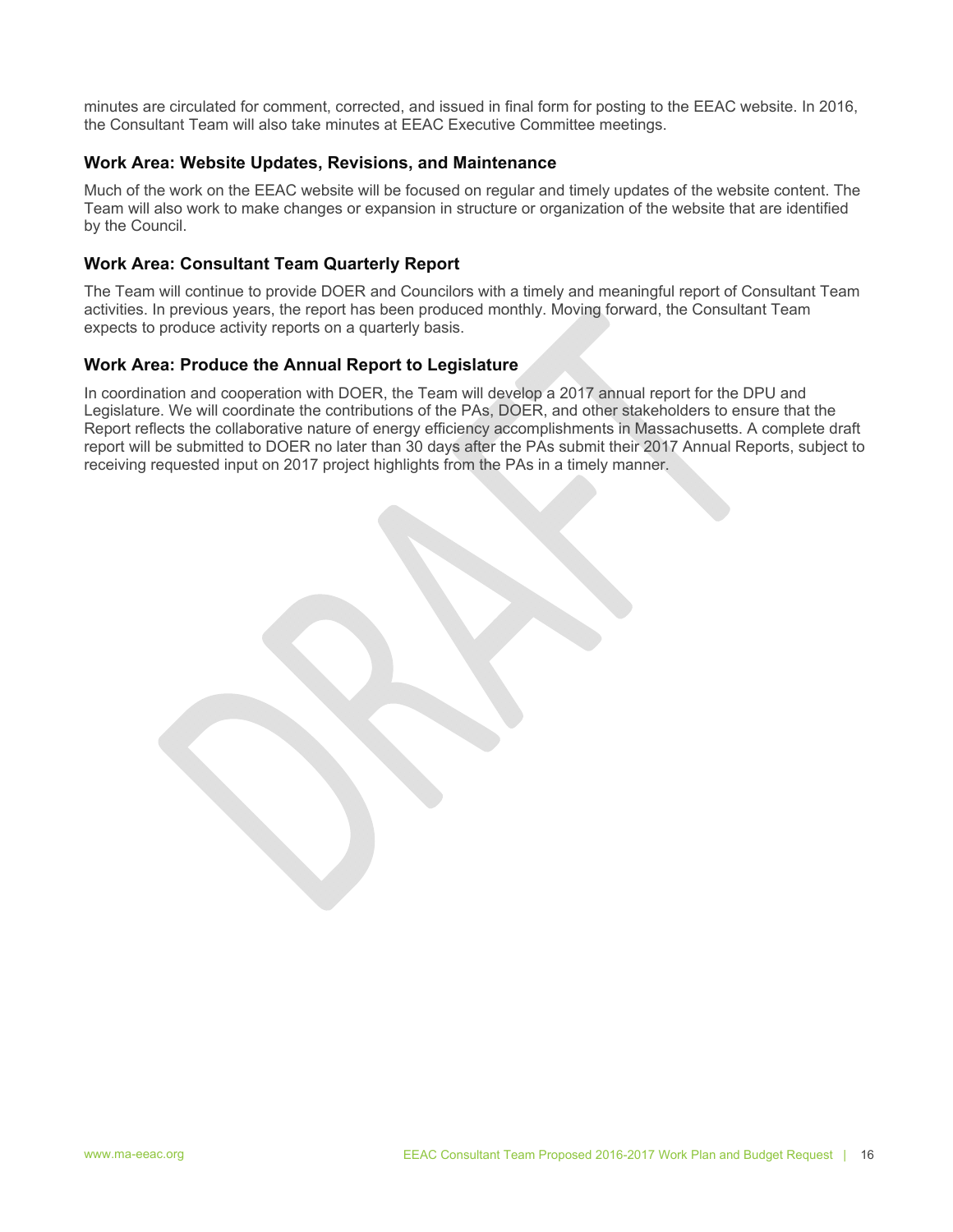# **PROPOSED BUDGET**

The table below presents our high-level proposed budget by work area within each of the major Consultant Team advisory groups. This budget was developed based on our current understanding of likely Council priorities and projected activities, issues, and work products for 2016-2017. The tables below provide a summary and then each area in detail. The total budget for Year 1 of our new scope is \$1,371.000.

|                      |                            |                                                                                     | <b>YEAR</b> 1                       |                                         |                      |                                                   |                    |
|----------------------|----------------------------|-------------------------------------------------------------------------------------|-------------------------------------|-----------------------------------------|----------------------|---------------------------------------------------|--------------------|
|                      | <b>Staff</b>               | <b>Role</b>                                                                         | <b>Strategic</b><br><b>Planning</b> | <b>Planning &amp;</b><br>Implementation | Oversight of<br>EM&V | Coordinate<br><b>Technical</b><br><b>Services</b> | <b>Total Hours</b> |
|                      | <b>Eric Belliveau</b>      | Project Manager                                                                     | 142                                 | 761                                     | 32                   | 40                                                | 975                |
| Optimal Energy, Inc. | <b>Philip Mosenthal</b>    | <b>C&amp;I Core Member</b>                                                          | 40                                  | 30                                      |                      |                                                   | 70                 |
|                      | <b>George Lawrence</b>     | <b>C&amp;I Group Coordinator</b>                                                    | 650                                 |                                         |                      |                                                   | 650                |
|                      | Gretchen Calcagni          | <b>Technical Services Group</b><br>Leader/Analyst                                   | 75                                  | 360                                     | 60                   | 205                                               | 700                |
|                      | <b>Mike Guerard</b>        | <b>Residential Subject Matter Expert</b>                                            | 92                                  |                                         |                      | 48                                                | 140                |
|                      | <b>April Clodgo</b>        | <b>Technical Services Core Member</b>                                               |                                     |                                         |                      | 105                                               | 105                |
|                      | <b>Mark Kravatz</b>        | Residential/Ll/Healthy Housing<br><b>Subject Matter Expert</b>                      | 130                                 | 150                                     |                      | 60                                                | 340                |
|                      | Craig Johnson              | <b>Technical Services Core</b><br><b>Member/Analyst</b>                             |                                     | 110                                     |                      | 135                                               | 245                |
|                      | Jeffrey Loiter             | <b>Technical Services Core Member</b>                                               | 42                                  | 55                                      |                      | 23                                                | 120                |
|                      | <b>Matt Socks</b>          | <b>Planning and Implementation Core</b><br><b>Member</b>                            | 65                                  | 100                                     |                      |                                                   | 165                |
|                      | <b>Ralph Prahl</b>         | <b>EM&amp;V Group Coordinator</b>                                                   |                                     |                                         | 950                  |                                                   | 950                |
|                      | Jeff Schlegel              | <b>Planning and Implementation Group</b><br>Coordinator                             |                                     | 600                                     |                      |                                                   | 600                |
|                      | <b>Robert Wirtschafter</b> | <b>EM&amp;V Core Member</b>                                                         |                                     |                                         | 225                  |                                                   | 225                |
| <b>AEC</b>           | Lori Lewis                 | <b>EM&amp;V Core Member</b>                                                         |                                     |                                         | 200                  |                                                   | 200                |
|                      | <b>Carol Lasky</b>         | <b>Technical Services Subject Matter</b><br><b>Expert</b>                           |                                     |                                         |                      | 70                                                | 70                 |
| <b>Cahoots</b>       | Anya Vedmid                | <b>Technical Services Subject Matter</b><br>Expert                                  |                                     |                                         |                      | 75                                                | 75                 |
| GEI                  |                            |                                                                                     |                                     |                                         |                      |                                                   |                    |
|                      | <b>Margaret Lynch</b>      | <b>Residential Group Coordinator</b><br><b>C&amp;I Core Member/EM&amp;V Subject</b> | 575                                 |                                         |                      |                                                   | 575                |
| $\mathsf{S}$         | Jennifer Chiodo            | <b>Matter Expert</b>                                                                | 285                                 |                                         | 185                  |                                                   | 470                |
| EFG                  | <b>Glenn Reed</b>          | <b>Residential Core Member/Lighting</b><br>and Appliance Expert                     | 400                                 |                                         |                      |                                                   | 400                |
| SRA LBNL             | <b>Mary Ann Piette</b>     | <b>Demand Reduction Subject Matter</b><br>Expert                                    |                                     | 70                                      |                      |                                                   | 70                 |
|                      | <b>Courtney Moriarta</b>   | <b>Residential Core Member/Residential</b><br><b>Retrofit Expert</b>                | 400                                 |                                         |                      |                                                   | 400                |
|                      | <b>LABOR TOTALS</b>        |                                                                                     | 2,896                               | 2,236                                   | 1,652                | 761                                               | 7,545              |
|                      |                            |                                                                                     | \$523,595                           | \$402,350                               | \$303,075            | \$101,605                                         |                    |
|                      |                            |                                                                                     | \$14,000                            | \$17,000                                | \$8,000              | \$1,325                                           |                    |
|                      | <b>Totals</b>              |                                                                                     | \$537,595                           | \$419.350                               | \$311,075            | \$102.930                                         | \$1,370,950        |

# **YEAR 1**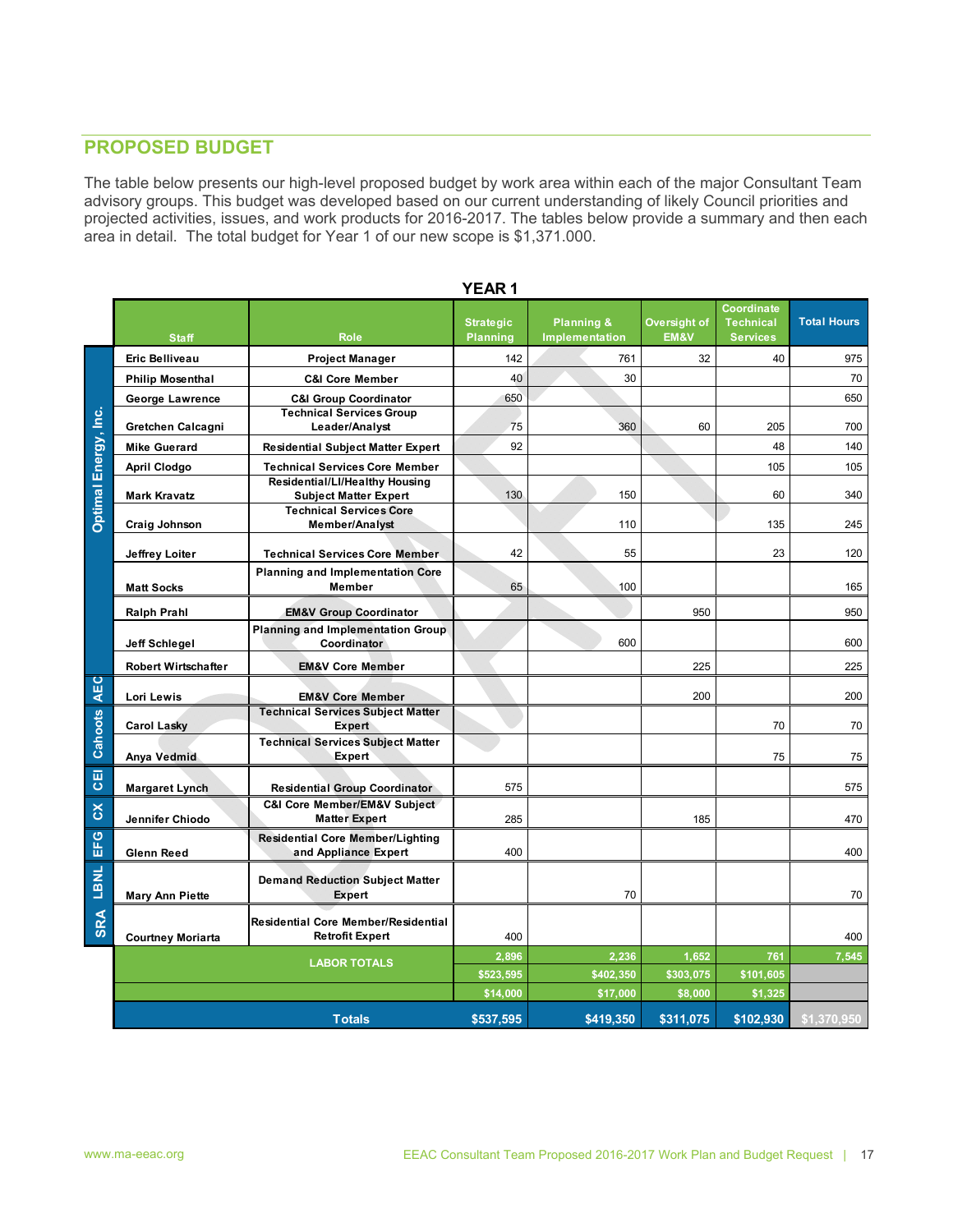# **EEAC Consultant Team Proposed Year 2016‐2017 Budget Detail by Staff and Task**

|                      | 2016-2017 Budget         | <b>Planning &amp; Analysis</b>                                               |                                                                                                               |                                                       |                                                                          |  |  |  |  |
|----------------------|--------------------------|------------------------------------------------------------------------------|---------------------------------------------------------------------------------------------------------------|-------------------------------------------------------|--------------------------------------------------------------------------|--|--|--|--|
|                      | <b>Staff</b>             | <b>Brief and</b><br><b>Support the</b><br><b>Council, attend</b><br>meetings | <b>Support the</b><br><b>Council on</b><br><b>Regulatory</b><br><b>Issues &amp; DPU</b><br><b>Proceedings</b> | <b>Provide</b><br><b>Technical</b><br><b>Analysis</b> | <b>Support</b><br><b>Three-Year</b><br>Plan<br><b>Implementati</b><br>on |  |  |  |  |
|                      | <b>Eric Belliveau</b>    | 400                                                                          | 65                                                                                                            | 146                                                   | 150                                                                      |  |  |  |  |
|                      | <b>Philip Mosenthal</b>  |                                                                              |                                                                                                               |                                                       | 30                                                                       |  |  |  |  |
|                      | <b>George Lawrence</b>   |                                                                              |                                                                                                               |                                                       |                                                                          |  |  |  |  |
|                      | Gretchen Calcagni        | 60                                                                           |                                                                                                               | 200                                                   | 100                                                                      |  |  |  |  |
|                      | <b>Mike Guerard</b>      |                                                                              |                                                                                                               |                                                       |                                                                          |  |  |  |  |
|                      | <b>April Clodgo</b>      |                                                                              |                                                                                                               |                                                       |                                                                          |  |  |  |  |
| Optimal Energy, Inc. | <b>Mark Kravatz</b>      | 150                                                                          |                                                                                                               |                                                       |                                                                          |  |  |  |  |
|                      | <b>Craig Johnson</b>     |                                                                              |                                                                                                               | 110                                                   |                                                                          |  |  |  |  |
|                      | <b>Jeffrey Loiter</b>    | 20                                                                           |                                                                                                               | 20                                                    | 15                                                                       |  |  |  |  |
|                      | <b>Matt Socks</b>        | $\mathbf 0$                                                                  | 20                                                                                                            | 60                                                    | 20                                                                       |  |  |  |  |
| <b>Individua</b>     | <b>Ralph Prahl</b>       |                                                                              |                                                                                                               |                                                       |                                                                          |  |  |  |  |
|                      | <b>Jeff Schlegel</b>     | 200                                                                          | 150                                                                                                           | 200                                                   | 50                                                                       |  |  |  |  |
| $\frac{1}{2}$        | <b>Mary Ann Piette</b>   | 35                                                                           |                                                                                                               | 35                                                    |                                                                          |  |  |  |  |
| SRA                  | <b>Courtney Moriarta</b> |                                                                              |                                                                                                               |                                                       |                                                                          |  |  |  |  |
|                      |                          | 865                                                                          | 235                                                                                                           | 771                                                   | 365                                                                      |  |  |  |  |
|                      |                          | \$162,150                                                                    | \$42,750                                                                                                      | \$129,700                                             | \$67,750                                                                 |  |  |  |  |
|                      |                          | \$11,000                                                                     | \$2,000                                                                                                       |                                                       | \$4,000                                                                  |  |  |  |  |
|                      |                          | \$173,150                                                                    | \$44,750                                                                                                      | \$129,700                                             | \$71,750                                                                 |  |  |  |  |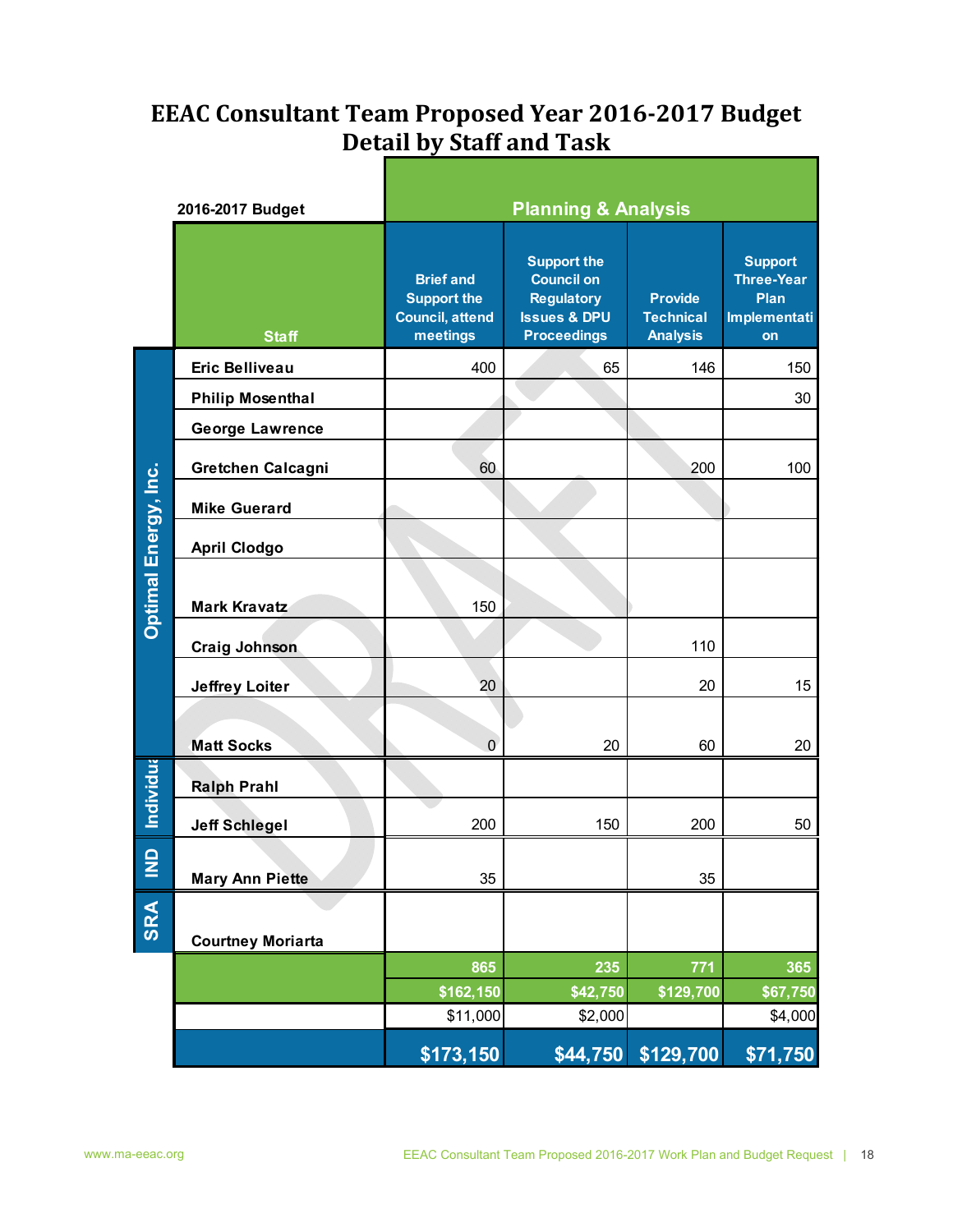|                      | 2016-2017 Budget         |                                                                                | <b>Residential</b>                                                   |                                    |                                                                                                              |                                                      | C&I                                                                          |                                                                   |                                     |
|----------------------|--------------------------|--------------------------------------------------------------------------------|----------------------------------------------------------------------|------------------------------------|--------------------------------------------------------------------------------------------------------------|------------------------------------------------------|------------------------------------------------------------------------------|-------------------------------------------------------------------|-------------------------------------|
|                      | <b>Staff</b>             | <b>Technical</b><br><b>Support and</b><br><b>Effective</b><br><b>Practices</b> | <b>RMC</b> and<br>Council<br><b>Meetings</b><br><b>Participation</b> | incorporate<br><b>EMV Feedback</b> | <b>Technical</b><br><b>Support for</b><br>Coordinate and Programs and<br><b>Effective</b><br><b>Practice</b> | <b>Technical</b><br><b>Support for</b><br>Innovation | <b>Reporting</b><br><b>New Tech and Updates and Best</b><br><b>Practices</b> | <b>CIMC and Council</b><br><b>Meeting</b><br><b>Participation</b> | <b>Incorporate EMV</b><br>Feedback. |
|                      | Eric Belliveau           | 32                                                                             |                                                                      |                                    | 60                                                                                                           |                                                      | 40                                                                           |                                                                   | 10                                  |
|                      | <b>Philip Mosenthal</b>  |                                                                                |                                                                      |                                    |                                                                                                              | 20                                                   |                                                                              |                                                                   | 20                                  |
|                      | George Lawrence          |                                                                                | 60                                                                   |                                    | 150                                                                                                          | 120                                                  | 140                                                                          | 110                                                               | 70                                  |
|                      | Gretchen Calcagni        | 25                                                                             |                                                                      | 10                                 |                                                                                                              |                                                      | 40                                                                           |                                                                   |                                     |
|                      | <b>Mike Guerard</b>      | 82                                                                             |                                                                      | 10                                 |                                                                                                              |                                                      |                                                                              |                                                                   |                                     |
|                      |                          |                                                                                |                                                                      |                                    |                                                                                                              |                                                      |                                                                              |                                                                   |                                     |
|                      | April Clodgo             |                                                                                |                                                                      |                                    |                                                                                                              |                                                      |                                                                              |                                                                   |                                     |
| Optimal Energy, Inc. | <b>Mark Kravatz</b>      | 110                                                                            | 20                                                                   |                                    |                                                                                                              |                                                      |                                                                              |                                                                   |                                     |
|                      | Craig Johnson            |                                                                                |                                                                      |                                    |                                                                                                              |                                                      |                                                                              |                                                                   |                                     |
|                      | Jeffrey Loiter           | 6                                                                              | $\,6\,$                                                              | 6                                  | 6                                                                                                            | $\,6\,$                                              | $6\,$                                                                        |                                                                   | 6                                   |
|                      | <b>Matt Socks</b>        |                                                                                |                                                                      |                                    | 65                                                                                                           |                                                      |                                                                              |                                                                   |                                     |
|                      | <b>Ralph Prahl</b>       |                                                                                |                                                                      |                                    |                                                                                                              |                                                      |                                                                              |                                                                   |                                     |
| <b>Individuals</b>   | Jeff Schlegel            |                                                                                |                                                                      |                                    |                                                                                                              |                                                      |                                                                              |                                                                   |                                     |
|                      | Robert Wirtschafter      |                                                                                |                                                                      |                                    |                                                                                                              |                                                      |                                                                              |                                                                   |                                     |
| <b>AEC</b>           | Lori Lewis               |                                                                                |                                                                      |                                    |                                                                                                              |                                                      |                                                                              |                                                                   |                                     |
| <b>Cahoots</b>       | <b>Carol Lasky</b>       |                                                                                |                                                                      |                                    |                                                                                                              |                                                      |                                                                              |                                                                   |                                     |
|                      | Anya Vedmid              |                                                                                |                                                                      |                                    |                                                                                                              |                                                      |                                                                              |                                                                   |                                     |
| Core                 | <b>Margaret Lynch</b>    | 200                                                                            | 240                                                                  | 135                                |                                                                                                              |                                                      |                                                                              |                                                                   |                                     |
| $\delta$             | Jennifer Chiodo          |                                                                                |                                                                      |                                    | 50                                                                                                           | 50                                                   | 50                                                                           | 30                                                                | 105                                 |
| EFG                  | <b>Glenn Reed</b>        | 180                                                                            | 115                                                                  | 105                                |                                                                                                              |                                                      |                                                                              |                                                                   |                                     |
| $\frac{1}{2}$        | <b>Mary Ann Piette</b>   |                                                                                |                                                                      |                                    |                                                                                                              |                                                      |                                                                              |                                                                   |                                     |
| <b>SRA</b>           | <b>Courtney Moriarta</b> | 275                                                                            | 115                                                                  | 10                                 |                                                                                                              |                                                      |                                                                              |                                                                   |                                     |
|                      |                          | 910                                                                            | 556                                                                  | 276                                | 331                                                                                                          | 196                                                  | 276                                                                          | 140                                                               | $211$                               |
|                      |                          | \$161,945                                                                      | \$97,375                                                             | \$48,200                           | \$61,825                                                                                                     | \$36,900                                             | \$51,200                                                                     | \$26,050                                                          | \$40,100                            |
|                      |                          | \$2,500                                                                        | \$1,000                                                              | \$200                              | \$3,000                                                                                                      | \$2,200                                              | \$2,000                                                                      | \$2,100                                                           | \$1,000                             |
|                      |                          | \$164,445                                                                      | \$98,375                                                             | \$48,400                           | \$64,825                                                                                                     | \$39,100                                             | \$53,200                                                                     | \$28,150                                                          | \$41,100                            |